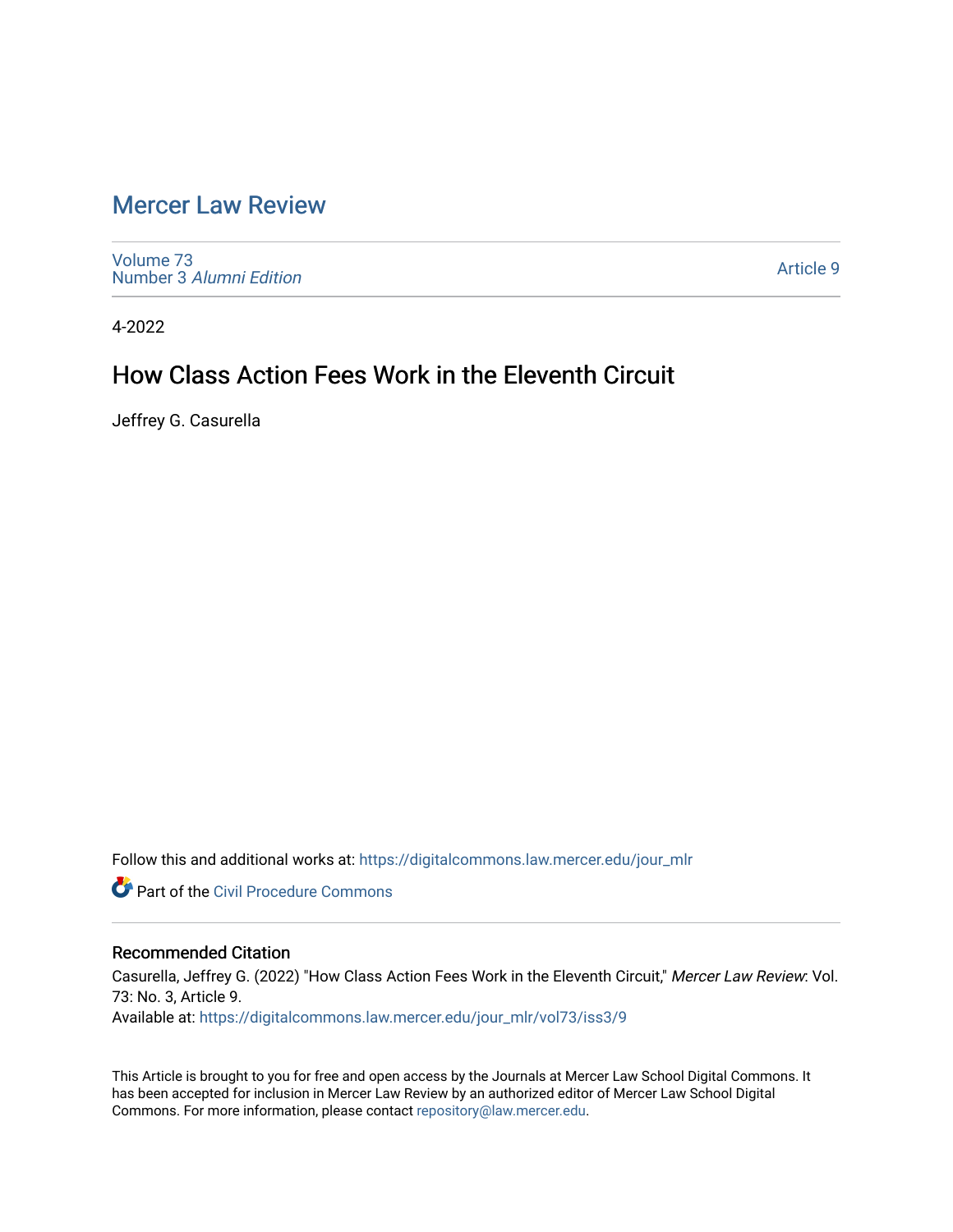# **How Class Action Fees Work in the Eleventh Circuit**

### **Jeffrey G. Casurella**\*

#### I. INTRODUCTION

Litigating the reasonableness of attorney's fees in a Federal Rule 23 class action is no picnic. Usually, payment of legal fees is set from a contractual arrangement between attorney and client. That is often quick and easy. Conversely, payment of class action legal fees is set by a district court. That process can be drawn out and labor intensive. In this latter situation, a district court must be persuaded, ultimately, that the amount of the award is reasonable.1 But what does "reasonable" mean? It is a tricky question—class action math always is—and litigating it can become contact sport.

The parties must be ready for potential opposition, objectors, and a skeptical court as attorney's fees are a part of the entire settlement package. And then there is the perception problem: in an age when a melting pot of television talking heads, newspapers, and social media cast more and more influence on the national dialogue—in this case, this influence is anything anti-lawyer—will a court shut out such platitudes and greenlight paying lawyers gazillions of dollars? Even the late-night comedians have joined the fray, often ridiculing lawyers in their monologues. But such a mentality is not anything new. In *David* 

<sup>\*</sup> University of Georgia (B.A., 1981); Mercer University School of Law (J.D., 1984). Mercer Law Review, Member (1983–84). Member, State Bar of Georgia. Mr. Casurella has focused over the last 30 years of his practice to prosecuting class action litigation throughout the United States.

<sup>1.</sup> FED. R. CIV. P. 23(h) authorizes such an award: "In a certified class action, the court may award reasonable attorney's fees and nontaxable costs that are authorized by law or by the parties' agreement." *See also* Boeing v. Van Gemert, 444 U.S. 472, 478 (1980) (establishing reasonableness standard). In addition to seeking an award for fees, class counsel often seeks an award for nontaxable costs as provided by the rule. A discussion seeking such costs is beyond the scope of this Article.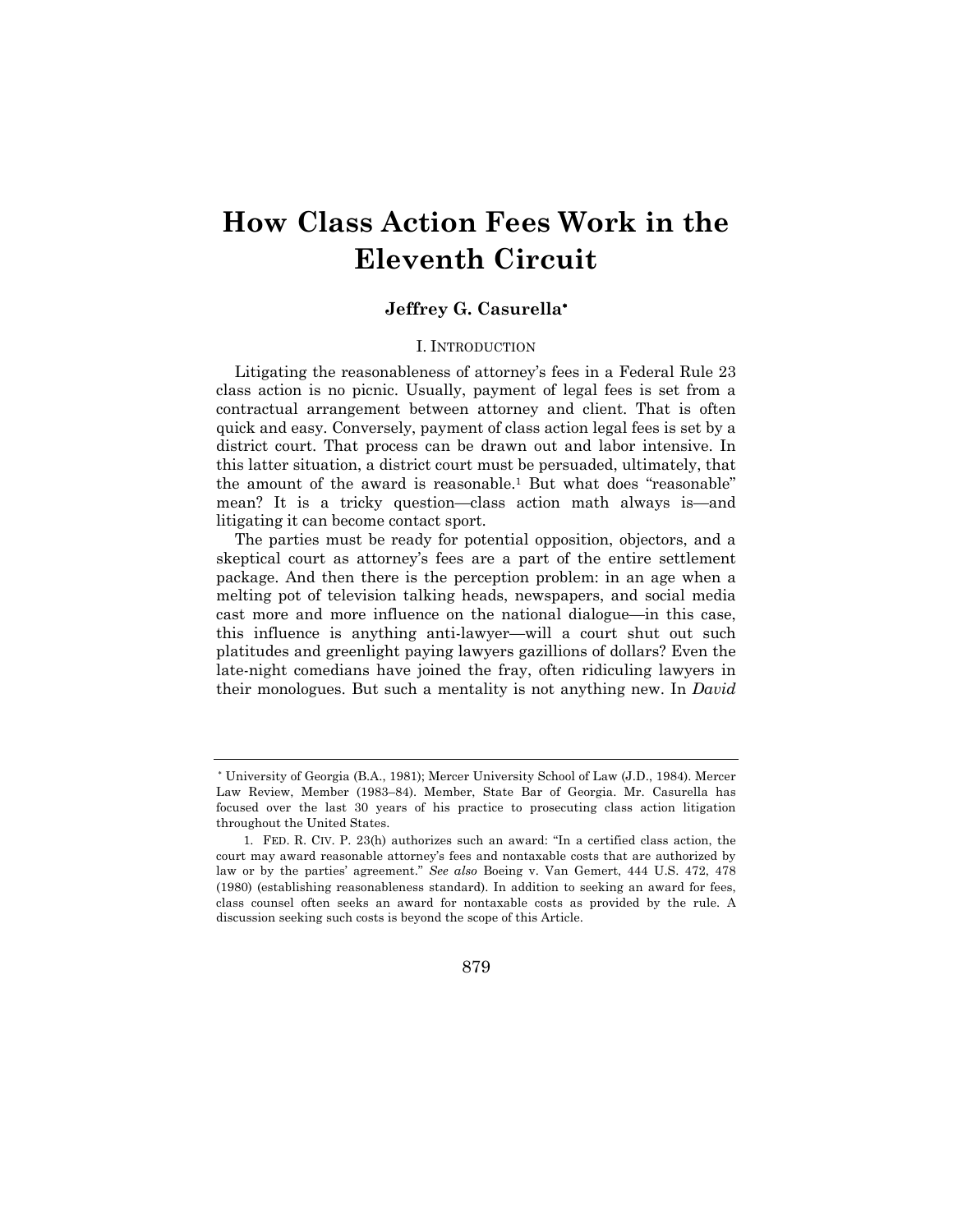*Copperfield*,2 Dickens described a lawyer named Uriah Heep as one whose "lank forefinger followed up every line as he read and made clammy tracks along the page . . . like a snail."3 All of this negativism, even entrenched historical negativism, is a lot to overcome.

Significant time and money are usually spent by the lawyers to land ongoing class action case. But it is often a bumpy landing. Preparing a fee application, on top of all of the other filings that accompany it settlement papers that include motions, briefs, declarations or affidavits, evidentiary documents, studies, notices, and the like—must be carefully choreographed. And nevermind the fact that "professional" objector attorneys can be awaiting offshore, often perceived by the litigation counsel as circling sharks hunting for their next meal. These waters can be difficult to navigate.4

Mindful of this, the Supreme Court has cautioned that a fee fight should not turn into a "second major litigation."5 That caution, however, is more aspirational than it is reality. In the bob and weave of a big money brawl, the amount of attorney's fees sought can often be much larger than the amount of relief collectively obtained by individual class members.6 Attorneys, like everyone else, can and will fight hard when the fight comes down to their fees. It has always been this way, and a fight over attorney's fees can last for years.7 But all of this is not

6. For example, a national study conducted of 432 "no-injury" class action settlements and trial awards from the years 2005–2015 found that class counsel received 37.9% of available funds while class members received less than 9% of the total. That averaged over four times the amount distributed to the class. Joanna Shepherd, *An Empirical Survey of No-Injury Class Actions*, Emory Univ. School of Law Rsch. Paper No. 16-402 (Feb. 4, 2016), https://papers.ssrn.com/sol3/papers.cfm?abstract\_id=2726905.

7. The speediest turnarounds—from filing a motion that seeks approval of fees to actual payment—are roughly five to six months. This is with the court acting expeditiously and absent any opposition, objections, or appeals. But with opposition, objections, or appeals, a fee dispute can often last two years or more, and in the case of the Home Depot customer data security breach case, over five years. *In re* Home Depot, Inc., Customer Data Sec. Breach Litig., No. 1:14-MD-02583-TWT, 2017 U.S. LEXIS 221736 at \*1 (N.D. Ga. Oct. 11, 2017), *aff'd in part, vacated in part, remanded sub nom.*,

<sup>2.</sup> Charles Dickens, *David Copperfield*, PROJECT GUTENBERG EBOOK https://www.gutenberg.org/files/766/766-h/766-h.htm (last updated Sept. 25, 2016). Uriah Heep is not to be confused with the rock band of the 1970s.

<sup>3.</sup> Dickens, *supra* note 2, at 136.

<sup>4.</sup> A 2015 report by the Federal Judicial Center, for example, indicated that "the burden or complexity of fee awards" in fee-shifting cases had not been significantly reduced despite warnings over at least the past three previous decades that fee disputes were consuming "substantial judicial resources." *See* ALAN HIRSCH ET AL., AWARDING ATTORNEYS FEES AND MANAGING FEE LITIGATION 2 (Kris Markarian, 3rd ed. 2015).

<sup>5.</sup> Hensley v. Eckerhart, 461 U.S. 424, 437 (1983) ("A request for attorney's fees should not result in a second major litigation.").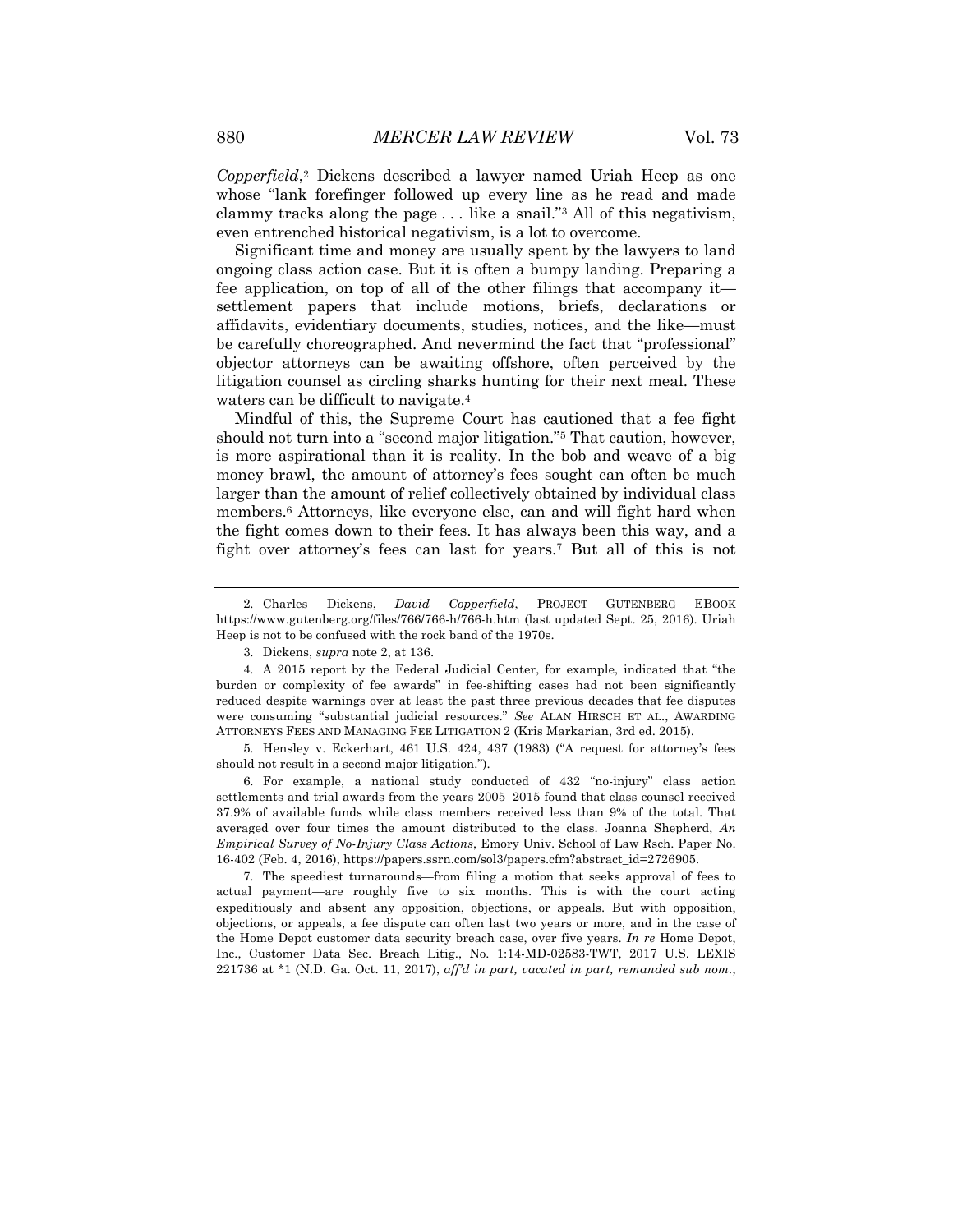difficult to imagine. The on-the-hook defendant is primarily concerned with its entire monetary burden, mindful of not just the settlement amount, but the enormous outlays of fees and expenses it also must pay its own attorneys and experts. <sup>8</sup> Class counsel, too, is naturally motivated to maximize their award as a piece of the settlement pie.9 There is a lot at stake.

Enter the district court. Once a settlement is achieved or a judgment is taken, the district court has a "significant supervisory role" in the settlement process.10 This was recently expanded and clarified by the United States Court of Appeals for the Eleventh Circuit to mean "a type of a fiduciary role for the class" to ensure that the entire settlement is "fair, adequate, and reasonable."11 As part of the settlement, the district

9. These concerns have been noticed not just by district courts within the Eleventh Circuit, but also nationwide.

*See* Keim v. ADF MidAtlantic, LLC, 328 F.R.D. 668, 689 (S.D. Fla. 2018) (quoting Creative Montessori Learning Centers v. Ashford Gear LLC, 662 F.3d 913, 917 (7th Cir. 2011)). *See also In re* NFL Players Concussion Injury Litig., 821 F.3d 410, 446 (3d Cir. 2016) ("[W]e are sympathetic to [these] concerns . . ."); *In re* Samsung Top-Load Washing Mach. Mktg., Sales Pracs. & Prod Liab. Litig., 997 F.3d 1077, 1090 (10th Cir. 2021) ("[W]e have expressed wariness about the potential for class counsel and defendants to reach an agreement that prioritizes the award of attorneys' fees and costs at the expense of class compensation and the interests of class members . . . .").

10. Waters v. Int'l Precious Metals Corp., 190 F.3d 1291, 1293 n. 4 (11th Cir. 1999) (noting that the district court satisfied its supervisory function under Fed. R. Civ. P. 23(e) to ensure no collusion occurred among the parties' settlement).

11. Shiyang Huang v. Equifax Inc. (*In re* Equifax Customer Data Sec. Breach Litig.), 999 F.3d 1247, 1265 (11th Cir. 2021). Although the Supreme Court has not specifically acknowledged such a fiduciary status, it has come close to doing so. *See* Amchem Products, Inc. v. Windsor, 521 U.S. 591, 629 (1997) (finding that Rule 23 must be applied with the interests of absent class members "in close view."). Other Circuits have previously subscribed to this notion of the district court assuming a fiduciary rule for Rule 23(e) purposes. *See* Grant v. Bethlehem Steel Corp., 823 F.2d 20, 22 (2d Cir. 1987) (noting that the district court has a fiduciary responsibility to ensure the class members' interests were adequately represented); *In re* Cendant Corp. Litig., 264 F.3d 201, 231 (3d Cir. 2001) ("[D]istrict court acts as a fiduciary guarding the rights of absent class members  $\dots$ "); Culver v. City of Milwaukee, 277 F.3d 908, 915 (7th Cir. 2002) (holding that the district court is a fiduciary of the class for Rule 23(e) purposes).

*In re* Home Depot Inc., 931 F.3d 1065 (11th Cir. 2019), *on remand*, *In re* Home Depot, Inc., Customer Data Sec. Breach Litig., No. 1:14-MD-02583-TWT, 2020 U.S. LEXIS 13978 (N.D. Ga. Jan. 23, 2020), *appeal pending sub. nom*.

<sup>8</sup>*. In re Home Depot Inc.*, 931 F.3d at 1080 (noting that "defendant is concerned, first and foremost, with its total liability").

In the class context, courts often comment that there is an 'incentive of class counsel, in complicity with the defendant's counsel, to sell out the class by agreeing with the defendant to recommend that the judge approve a settlement involving a meager recovery for the class but generous compensation for the lawyers.'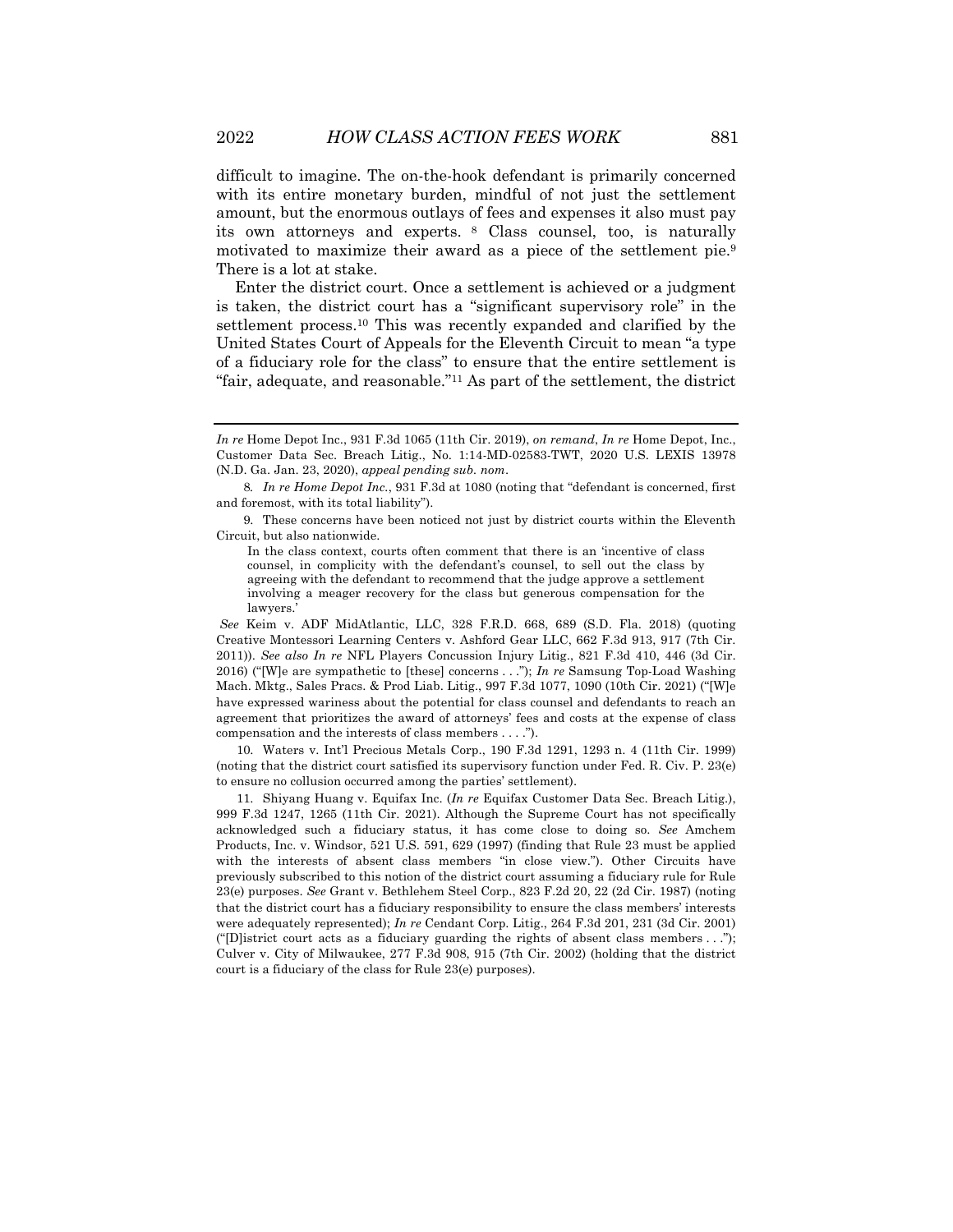court must be satisfied that the amount of attorney's fees to be awarded is reasonable.12

So, is it legally proper for attorneys to make millions while an individual class member may only receive a few dollars? And, do the rules create a "divided loyalty" ethical problem when class counsel, presumably self-interested, becomes a claimant to the common-fund that necessarily reduces class members' compensation? <sup>13</sup> These are difficult ethical issues often considered in the approval of a settlement, and more specifically, in an application for attorney's fees.

All of this has not escaped the watchful eye of the United States Court of Appeals for the Seventh Circuit, Judge Richard Posner, who, in a trio of widely cited opinions issued in 2014, lambasted the fee harvesting process as "outlandish," "questionable," and "scandalous."<sup>14</sup> Such language seemingly gilds the popular perception that it is the lawyers, not the victims, who make the lion-share of the money. But on the other hand, fundamental fairness dictates that skilled legal counsel should be incentivized to earn a reasonable fee, even a big fee, for successfully representing a group of similarly-situated individuals who suffer a harm, even a small harm.<sup>15</sup> And there is the rub.

No matter whether the award being sought is from a common-fund or from a statutory entitlement, all courts within the Eleventh Circuit must determine that the amount of the fee is reasonable and likewise be assured that it is not a product of unfair collusion between the

14. Pearson v. NBTY, Inc., 772 F.3d 778, 781 (7th Cir. 2014) ("outlandish"); Redman v. RadioShack Corp., 768 F.3d 622, 637 (7th Cir. 2014) (settlement was "wrong"); Eubank v. Pella Corp., 753 F.3d 718, 721 (7th Cir. 2014) (entire settlement found "scandalous").

15. Brian T. Fitzpatrick, *Do Class Action Lawyers Make Too Little?*, 158 U. PA. L.REV. 2043, 2047 (2010) (concluding that attorneys should be fully incentivized through fee awards "to bring as many cost-justified actions as possible"); *Amchem Prods.*, *Inc.*, 521 U.S. at 617 (quoting Mace v. Van Ru Credit Corp., 109 F.3d 338, 344 (7th Cir. 1997)) ("The policy at the very core of the class action mechanism is to overcome the problem that small recoveries do not provide the incentive for any individual to bring a solo action prosecuting his or her rights.").

<sup>12</sup>*. See Boeing Co.*, 444 U.S. at 478 ("[A] litigant or a lawyer who recovers a commonfund for the benefit of persons other than himself or his client is entitled to a reasonable attorney's fee from the fund as a whole."). *See also* Camden I Condo. Ass'n v. Dunkle, 946 F.2d 768, 774 (11th Cir. 1991) ("[A]ttorneys' fees awarded from a common-fund shall be based on a reasonable percentage of the fund established for the benefit of the class.").

<sup>13.</sup> The Committee note for FED. R. CIV. P.  $23(e)(2)(C)$  provides this cautionary statement:

Examination of the attorney-fee provisions may also be valuable in assessing the fairness of the proposed settlement. Ultimately, any award of attorney's fees must be evaluated under Rule 23(h), and no rigid limits exist for such awards. Nonetheless, the relief actually delivered to the class can be a significant factor in determining the appropriate fee award.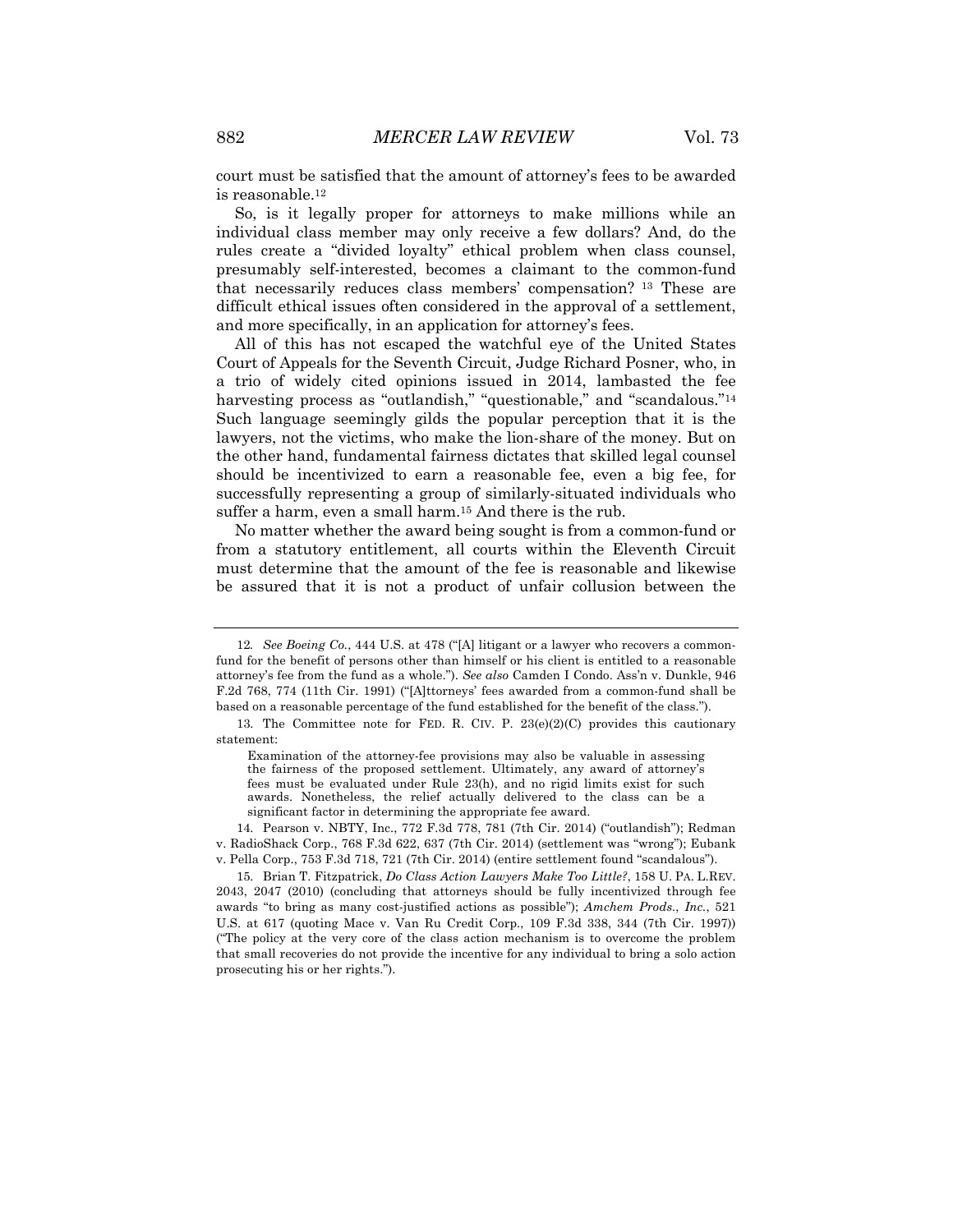parties.16 This Article will drill down what constitutes a "reasonable" attorney fee. The discussion here will get into the practical elements of making fee applications. Likewise, there is discussion about some of the problems that may drag down a settlement, such as, "clear sailing provisions" and "kicker clauses." These dark holes are often the product of varying negotiation strengths or weaknesses that can sometimes jeopardize the timely final approval of a settlement package, especially in large class action cases that can attract lots of objectors.

For context, this article begins with some history of how attorneys charged fees in early America. Readers may be surprised to find that the challenges regarding fees that faced lawyers 200 years ago are not unlike the challenges that lawyers face today. Such a lookback is helpful as it demonstrates exactly how attorneys charged their clients from long ago, and thereafter traces the evolution of attorney's fees and how such fees were charged through the modern standards of contingent fees and hourly rates used today. In a sense, it demonstrates the evolving nature of what the word "reasonable" means as it modifies the phrase "attorney's fees."

To keep things practical, the scope is limited to controlling authority for federal cases situated in Georgia, Florida, and Alabama. The discussion here emphasizes fee applications that seek a percentage from a pool of money, often called a common-fund fee award, that is created out of a settlement. This is the type of fee award that is sought in most class action cases.17 This contrasts with fee applications that seek a statutory-fee award in which a defendant pays attorney's fees, known as a "lodestar,"18 directly to class counsel. The lodestar—a word that does not naturally roll off the tongue in normal conversation—has been

<sup>16.</sup> FED. R. CIV. P. 23(h) ("In a certified class action, the court may award reasonable attorney's fees and nontaxable costs that are authorized by law or by the parties' agreement." *See In re Equifax Customer Data Sec. Breach Litig.*, 999 F.3d at 1265 (observing that the district court must guard against collusive practices that favor class representatives or their attorneys over absent class members).

<sup>17.</sup> For example, for all reported class action cases involving fees during the years 2009–2013, a national study carried out by Professors Theodore Eisenberg, Geoffrey Miller, and Roy Germano determined that 53.61% were awarded fees on a percentage basis as opposed to 6.29% were awarded based on a lodestar. A hybrid of cases mixing a percentage amount cross-checked with a lodestar amount comprised 38.23% of the cases, while 1.86% of the cases left it up to the district court's discretion. T. Eisenberg et al., *Attorneys' Fees in Class Actions*: *2009-2013*, 92 N.Y.U. L. REV. 937, 942–47 (2017).

<sup>18.</sup> "Lodestar" has been defined by Merriam-Webster's Dictionary as "something that serves as a guiding star." *Lodestar*, MERRIAM-WEBSTER'S UNABRIDGED DICTIONARY https://www.unabridged.merriam-webster.com/unabridged/lodestar (last visited Sept. 21, 2021); City of Burlington v. Dague, 505 U.S. 557, 562 (1992) ("The 'lodestar' figure has, as its name suggests, become the guiding light of our fee-shifting jurisprudence.").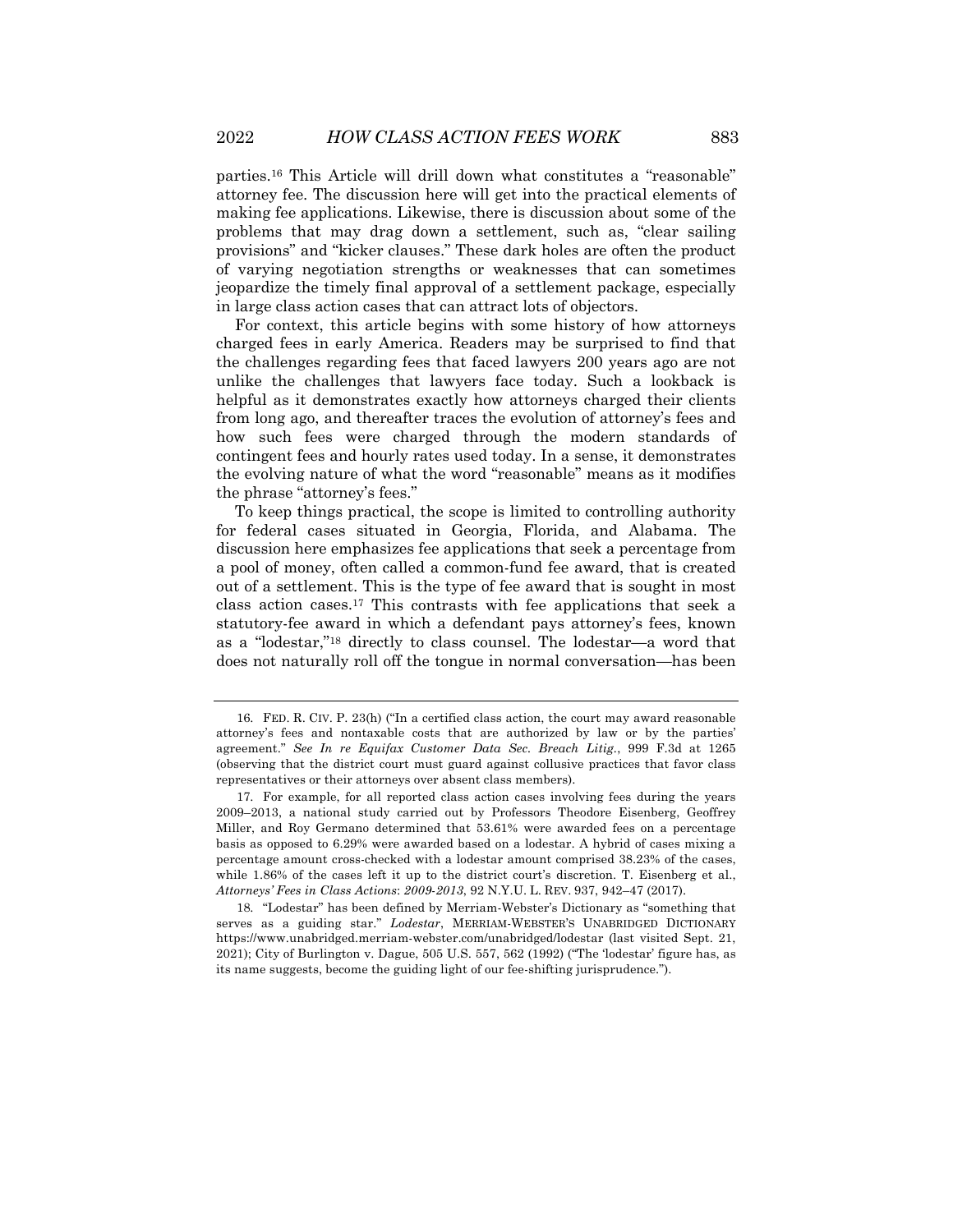defined as "the number of hours worked multiplied by the prevailing hourly rates" under a federal fee-shifting statute.<sup>19</sup> The basic difference between these two payment schemes is that the common-fund method comes from a pot of money created for absent class members, while the fee-shifting method comes from the opposing party.

The analysis here starts with two rules, the "English Rule" and the "American Rule," that are the center of the universe of this discussion. Understanding these rules, and where they come from, underpins any rationale that either justifies or criticizes an attorney fee award.

#### II. THE ENGLISH AND THE AMERICANS: TWO PEOPLES DIVIDED BY A SIMPLE RULE OVER ATTORNEY'S FEES

#### *A. Historical Development*

Under the "English Rule," as explained by the Supreme Court in *Hensley v. Eckerhart*,<sup>20</sup> "the losing party, whether plaintiff or defendant, pays the winner's fees."21 In England, the Rule had its origins from early statutes created by Parliament.<sup>22</sup> The rule is simply triggered by demonstrating the objective fact of a party's complete defeat.23 It was part of a larger and more elaborate payment costs system in which the loser would have to pay the winner all legal costs, not just attorney's fees, but other expenses too.24 This would provide the winner full and fair compensation.25 The sentiment during these early times was that a victory was not totally complete without the inclusion of all out-ofpocket monies spent in prosecuting the prevailing party's cause.26 This

25. David A. Root, *Attorney Fee-Shifting in America: Comparing, Contrasting, and Combining the "American Rule" and "English Rule,"* 15 IND. INT'L. & COMP. L. REV. 583, 604 (2005).

26. Root, *supra* note 25, at 589 ("This is in line with the old Roman law that an unjustified party should make whole his adversary. [Cit. omitted.] It also is in line with

<sup>19.</sup> Perdue v. Kenny A., 559 U.S. 542, 546 (2010).

<sup>20</sup>*. Hensley*, 461 U.S. at 424.

<sup>21</sup>*. Id.* at 443 n. 2.

<sup>22.</sup> John F. Vargo, *The American Rule on Attorney Fee Allocation: The Injured Person's Access to Justice*, 42 AM. U. L. REV. 1567, 1571 (1993).

<sup>23.</sup> Vargo, *supra* note 22*.*

<sup>24.</sup> W. Kent Davis, *The International View of Attorney Fees in Civil Suits: Why is the United States the "Odd Man Out" in How it Pays its Lawyers?*, 16 ARIZ. J. INT'L & COMP. 361, 404–06 n. 338 (1999). Such an award is therefore not dependent on bad faith, fault, or frivolity. But there may be mitigating factors that could reduce the amount of the award in "partial" victories. And, like anything in the law, there are "state of mind" and other exceptions that may exempt a universal application of this Rule. Davis, *supra* at note 24, at 405–06.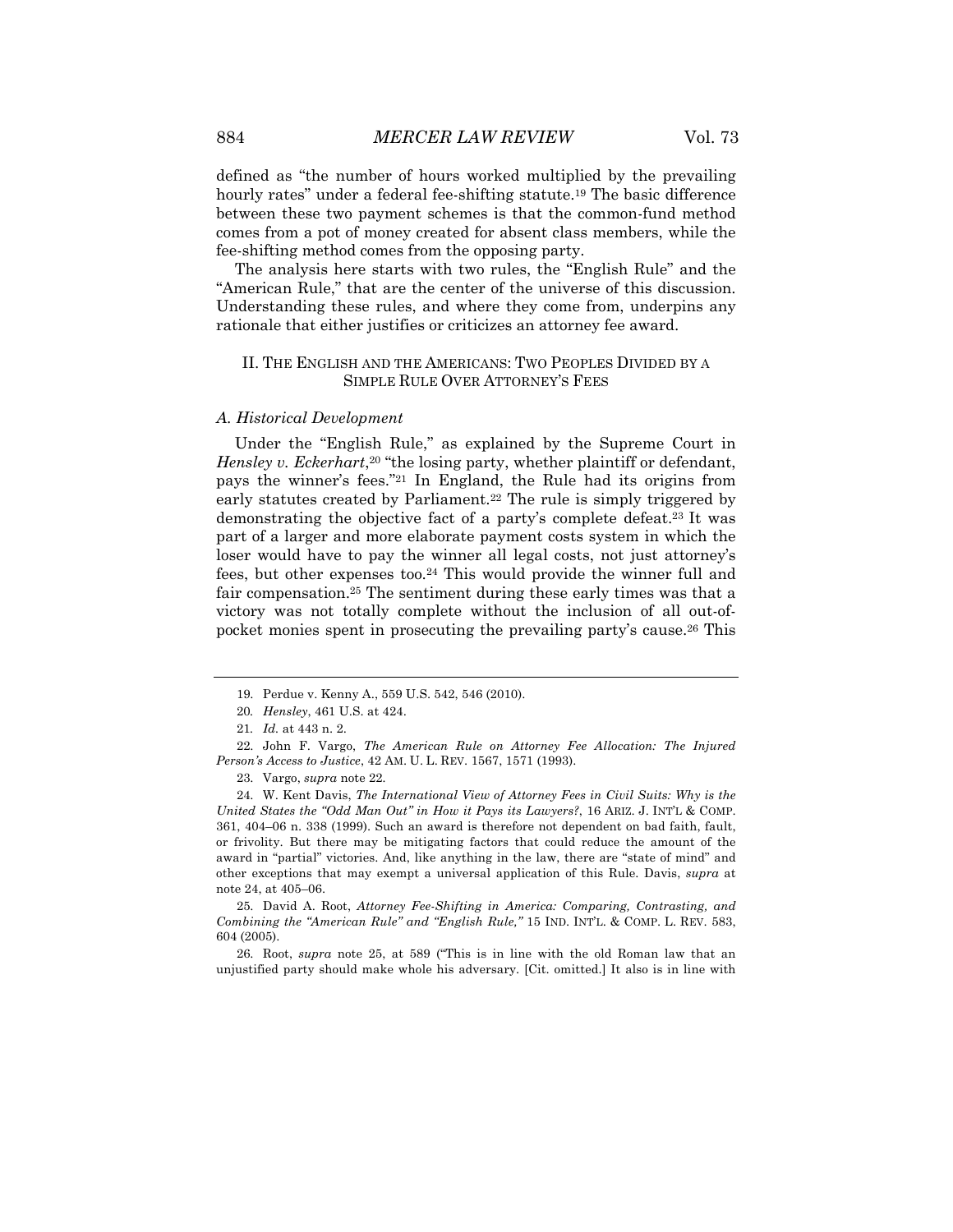same sentiment today, popularly known as "loser-pays," provides fuel to tort reform agendas promoted by various conservative groups.<sup>27</sup>

Initially, the English Rule flourished in pre-Revolutionary War America. At that time, and much like it is now, anti-lawyer sentiment was intense and universal. Occasionally, there were calls to ban lawyers entirely—that was always unsuccessful—but what often followed was restrictive attorney fee regulations imposed by colonial legislatures.28 Essentially, lawyers had to stick to a fee schedule based on various tasks performed, such as "perusing" pleadings, making court appearances, and arguing causes.29 This meant that lawyers could only charge their clients what the legislatures said they could charge.30

Such fee restrictions were highly unpopular with lawyers and were considered draconian. John Adams' recorded diary entry for July 28, 1766, tells of a meeting of his local bar at a coffee house where one of the speakers "rail'd about the lowness of the fees," this being a "common [p]lace Topick."31 This situation incentivized grumbling lawyers to take on higher volumes of work and to also search for creative ways around these legislative curbs.32

29*. See* Arthur L. Goodhart, *Costs*, 38 YALE L.J. 849, 878 n. 101 (1929), which reprinted N.Y. STAT. c. 10, § 4 (1829):

Retaining fee, three dollars and seventy-five cents, to one counsel only; Perusing, amending, and signing every petition of appeal, and every answer to a petition of appeal, two dollars and fifty cents; Perusing and amending every other petition to the court, in a case where an appeal is pending, or in which a writ of error shall have been brought, one dollar and twenty-five cents; Perusing, amending and settling every special pleading, entry or order, one dollar and fifty cents; Attending the court to make or oppose a motion, or to present or oppose a petition, one dollar and twenty-five cents; Arguing every special motion or petition, two dollars and fifty cents; Arguing every cause, or attending for such argument pursuant to notice, three dollars and seventy-five cents; But the foregoing fees shall be allowed only to one counsel on each side, who shall have been actually employed and rendered the service charged.

30. Vargo, *supra* note 22, at 1572.

31. John Adams, *Diary Entry of Monday, July 28, 1766,* pp. 19–20, ADAMS FAMILY PAPERS AN ELECTRONIC ARCHIVE, https://www.masshist.org/digitaladams/archive/doc?id=D13&hi=1&query=fees&tag=text& archive=all&rec=20&start=10&numRecs=24 (last visited Oct. 7, 2021).

32. Patrick Henry's account book shows that, aside from his receiving his usual fifteen shillings per case (which was the standard fee for unspecified "other actions"), he also received in-kind remuneration to get around the per-case fee limitations such as "a

the premise that a victory is not complete when the costs of obtaining the victory are not covered.") *Id*. at n. 243.

<sup>27.</sup> Paul D. Carrington, *Politics and Civil Procedure Rulemaking: Reflections on Experience*, 60 DUKE L. J. 597, 628–29 (2010) (discussing tort reform loser-pays proposal from Quayle Council on Competitiveness from the early 1990s).

<sup>28.</sup> John Leubsdorf, *Toward a History of the American Rule on Attorney Fee Recovery,* 47 L. & CONTEMP. PROBS. 9, 10–11 n. 8 (1984).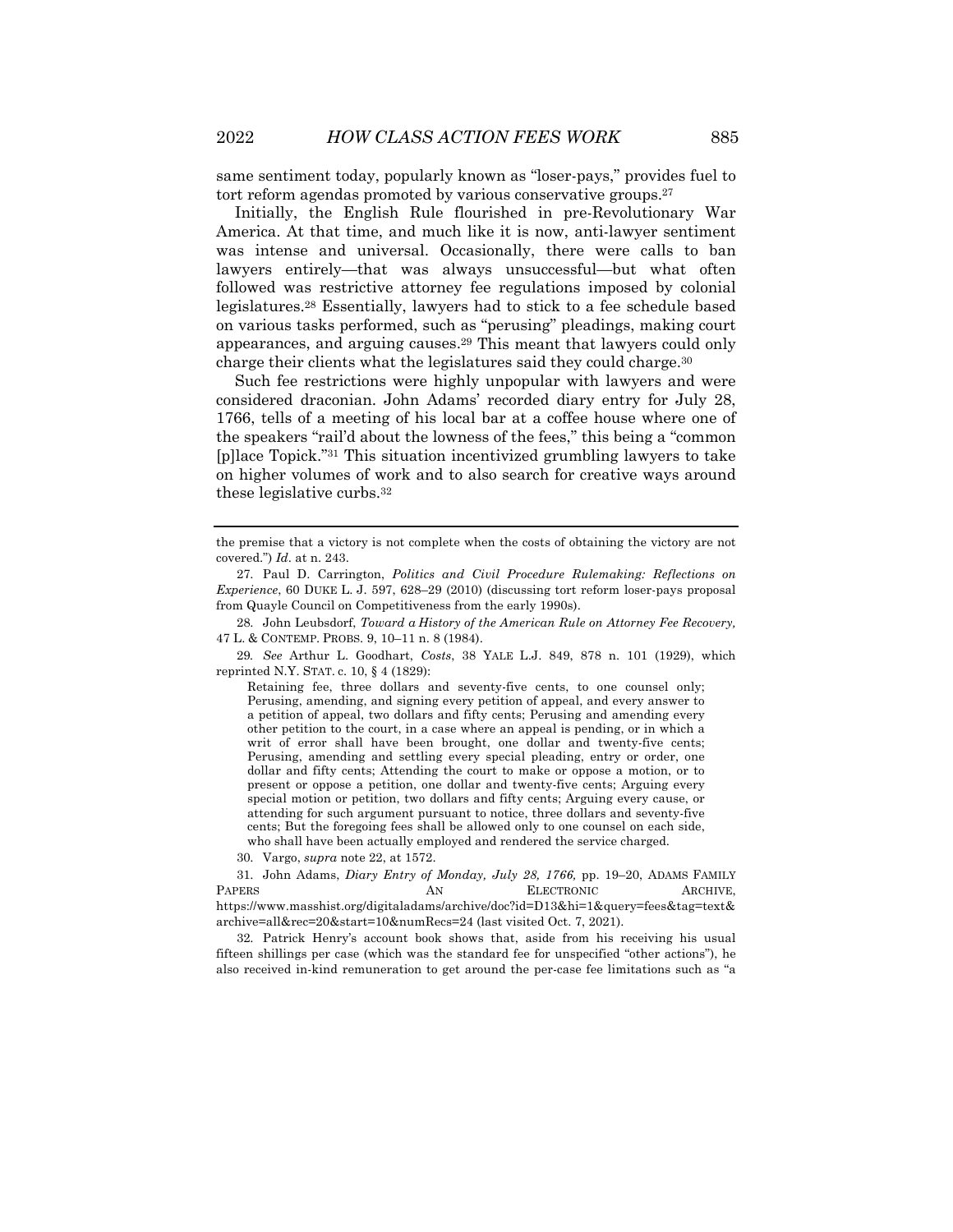Concomitant with this, legislation was also enacted to include loserpays rules.33 This continued through the American Revolution, when many of the colonies adopted "reception statutes" to receive at least some English common law and acts of Parliament (legislatures commonly choosing start dates such as 1607, 1620, or 1776) as a legacy to construct a beginning foundation in their newly created State authorities.34

Not surprisingly, during the early days of the Republic, lawyers either challenged, evaded, ignored, or successfully lobbied against the low fee scale. A widening gap developed between the fees lawyers were charging their clients, which was steadily climbing, and the amount of fees that could be taxed as costs, which was stagnant. This was partly due to inflation and a failure of the State legislatures to update their fee schedules.35 But, the higher amounts being charged were also becoming legitimized through case law, notably by breach of contract or *quantum meruit* actions.36 By the mid-1800s, many state legislatures, state courts, or both began to formally unshackle lawyers from the dreaded fee scales, acknowledging reality and giving way to entrepreneurial attorneys to charge even higher amounts.37 Eventually, the attorney fee

silver watch," or "1 Barren Cow," or "10 Gallons peach brandy." Clement Eaton, *A Mirror of the Southern Colonial Lawyer: The Fee Books of Patrick Henry, Thomas Jefferson, and Waightstill Avery*, 8 WM. & MARY Q. 520, 530–32 (1951). Likewise, Professor Leubsdorf noted that John Adams "managed to do pretty well, collecting substantial sums by way of 'gifts' and charges for legal services not mentioned in the statutory scale." Leubsdorf, *supra* note 28, at 11–12.

<sup>33.</sup> Professor Leubsdorf notes that the laws in effect at the time "served less as a way to shift or not shift fees from one party to another than as a way to limit the amount of those fees." Leubsdorf, *supra* note 28, at 11.

<sup>34.</sup> Georgia's reception statute gives "full force and effect" to the common laws of England "as they existed on May 14, 1776." O.C.G.A.  $\S$  1-1-10(c)(1) (1982). But, such reception statutes were not universal. As discussed in a dissent by Justice Souter, not all States imported English common law "wholesale" due to general hostility towards the English government in post-colonial America. Seminole Tribe of Florida v. Florida, 517 U.S. 44, 132 (1996) (Souter, J., dissenting).

<sup>35.</sup> Leubsdorf, *supra* note 28, at 13–14. Professor Leubsdorf noted that lawyers such as Alexander Hamilton, Andrew Jackson, and Daniel Webster each routinely collected from their clients much more money than the allowable statutory maximums. Interestingly, John Marshall, while he was a practicing lawyer in Virginia, *did* adhere to his State's fee scale. *Id.* at n. 24. *See* Vargo, *supra* note 22, at 1573.

<sup>36.</sup> Leubsdorf, *supra* note 28, at 16. *Quantum meruit* is defined as the "reasonable value of services." *Quantum Meruit,* BLACK'S LAW DICTIONARY (11th ed. 2019).

<sup>37.</sup> The Field Code of New York, established in 1848, paved the way to repeal New York's regulatory scheme of attorney fee regulation. *See* The Field Code, 1848 N.Y. Laws ch. 379. It struck down all provisions "establishing or regulating the costs or fees of attorneys" and expressly stated "hereafter the measure of such compensation shall be left to the agreement, express or implied, of the parties." 1848 N.Y. Laws at 258. Other states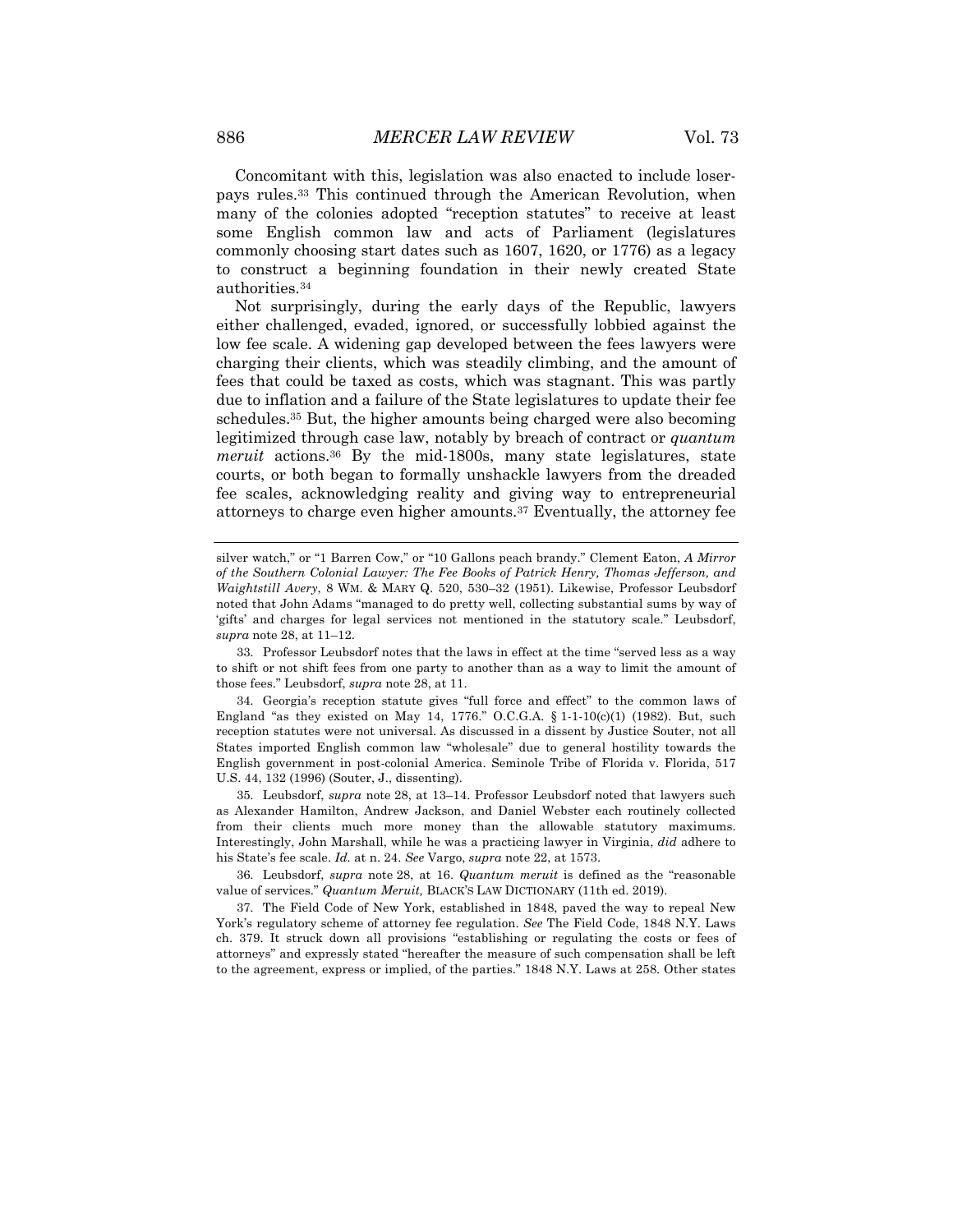component of loser-pay rules in many States was decoupled or dramatically reduced from the costs system.38 At the federal level, in *Arcambel v. Wiseman*,39 the United States Supreme Court disallowed fee-shifting altogether, curtly ruling in a one-page opinion that a damage award, which had annexed to it a charge of \$1,600 for counsel's fees, should not be allowed.40 Eventually, this gap, along with a legislative willingness of most legislatures to let go of the English Rule,41 led to the creation of the American Rule.42

#### *B. The Rise of the Contingent Fee and the American Rule*

More freedom to set fees based on prevailing market conditions gave rise to another inventive approach, and not inconsistent with the emergence of the American Rule—the contingent fee. This was a significant pecuniary enhancement beyond a fixed-fee approach or an hourly amount.43 The contingent fee allowed a person of any means to have access to the courts without having to pay fees upfront, this in exchange for the lawyer acquiring a contingent percentage of the claim.44 And, although there were complaints and statutory impediments placed on this kind of fee, it became legitimized, accepted, and now a standard charge.45 The importance of this cannot be understated, at least as it concerns class action lawsuits. The Eleventh Circuit prefers the contingent fee approach, as opposed to a lodestar approach, in common-fund cases. Noting that this approach was in operation for over 80 years (from 1885 until 1973) in similar situations,

followed. For a discussion of this, *see* Lester Brickman, *Contingent Fees Without Contingencies: Hamlet Without the Prince of Denmark?*, 37 UCLA L. REV. 29, 37 n. 27 (1989). Regarding early court decisions, s*ee* Newnan v. Washington, 8 Tenn. 79, 82 (1827) ("[I]t cannot be seriously thought that the General Assembly intended the tax fee, which is directed to be included in the bill of costs in each suit, as the sole reward of professional exertion."); Adams v. Stevens & Cagger, 26 Wend. 451 (N.Y. 1841) (attorney may collect fees through *quantum meruit*, notwithstanding limits established by the legislature).

<sup>38.</sup> Professor Leubsdorf indicates that the Field Code in New York allowed for nominal attorney's fees to be recovered, but also indicates that the reason or reasons supplied for fixing a nominal amount has been lost to history. Following implementation of the Code, nine other states allowed no recovery, while most of the rest of the states only allowed "minuscule amounts." Leubsdorf, *supra* note 28, at 18, 20, 22.

<sup>39.</sup> 3 U.S. 306 (1796).

<sup>40</sup>*. Id.* at 306.

<sup>41</sup>*. See* The Field Code of New York, *supra* note 37, at 497.

<sup>42.</sup> Leubsdorf, *supra* note 28, at 16–17.

<sup>43</sup>*. Id.* at 16.

<sup>44</sup>*. Id.*

<sup>45.</sup> Taylor v. Bemiss, 110 U.S. 42, 46 (1884) (allowing a contingent fee contract of 50%).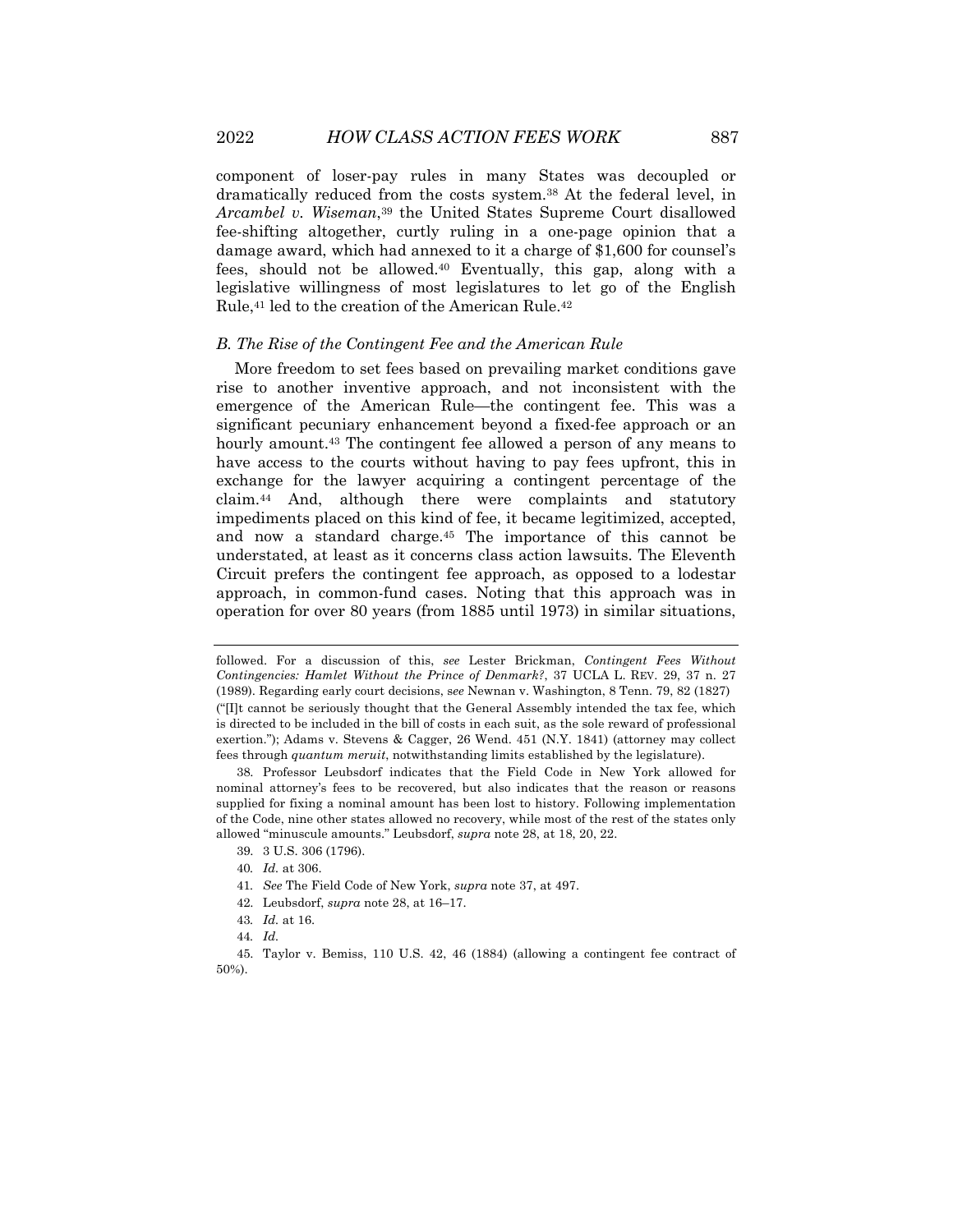the Eleventh Circuit held this approach to be "better reasoned" for awards derived from a common-fund.46 It therefore comes as no surprise that the contingent fee has thrived during America's conversion from the English Rule to the American Rule. Under the American Rule, "the prevailing litigant is ordinarily not entitled to collect a reasonable attorneys' fee from the loser."47 Later, this language was slightly modified to "[e]ach litigant pays his own attorney's fees, win or lose, unless a statute or contract provides otherwise."48 Save for the state of Alaska, which employs a modified English Rule,49 the rule against feeshifting is enforced in every state.50 The American Rule is universal throughout all the federal circuits, its basic principle being characterized as "bedrock."51

Even though the American Rule is universally accepted in the federal courts, class counsel almost always asks the district court to depart from this rule in a fee application. To do otherwise would mean that class counsel would have to look to their client, the named class representative, for payment of their fees. But, that is a rare to nonexistent situation. Likewise, contingency fee agreements are not used because there is no nexus between the contract and the attorney's fees to be recovered from absent class members. Arguably, even though there is privity of contract between attorney and client, such privity does not extend to class members.52 In other words, the fee agreement does not bind class members.53

It is therefore one of the exceptions to the American Rule, and not the Rule itself, that is the driving force to a class counsel's fee recovery. At the federal level, these exceptions are:

53*. See* Steigerwald v. Saul, No. 1:17-CV-01516, 2020 U.S. LEXIS 905971, at \*3 (N.D. Ohio Nov. 4, 2020) (holding that a contingent fee agreement between the class representative and class counsel did not bind class members). The district court concluded that "Class Counsel does not have a valid contingent fee agreement with the class members." *See also* Lindy Bros. Builders, Inc. v. Am. Radiator & Standard Sanitary Corp., 540 F.2d 102, 120 (3d Cir. 1976) ("Private arrangements individual members of the class may have with counsel are simply irrelevant.").

<sup>46</sup>*. Camden I Condo. Ass'n*, 946 F.2d at 774.

<sup>47.</sup> Alyeska Pipeline Serv. Co. v. Wilderness Soc'y, 421 U.S. 240, 247 (1975).

<sup>48.</sup> Hardt v. Reliance Standard Life Ins. Co., 560 U.S. 242, 253 (2010).

<sup>49.</sup> ALASKA R. CIV. P. 82.

<sup>50.</sup> Davis, *supra* note 24, at 402.

<sup>51</sup>*. Hardt*, 560 U.S. at 253.

<sup>52.</sup> Typically a canon of state law, privity of contract "requires that only parties to a contract may bring suit to enforce it." Scott v. Cushman & Wakefield of Georgia, Inc., 249 Ga. App. 264, 265, 537 S.E.2d 794, 796 (2001). Arguably, since an individual class member is not a party to the original representation agreement, an attorney cannot enforce provisions of the attorney fee agreement against an absent individual.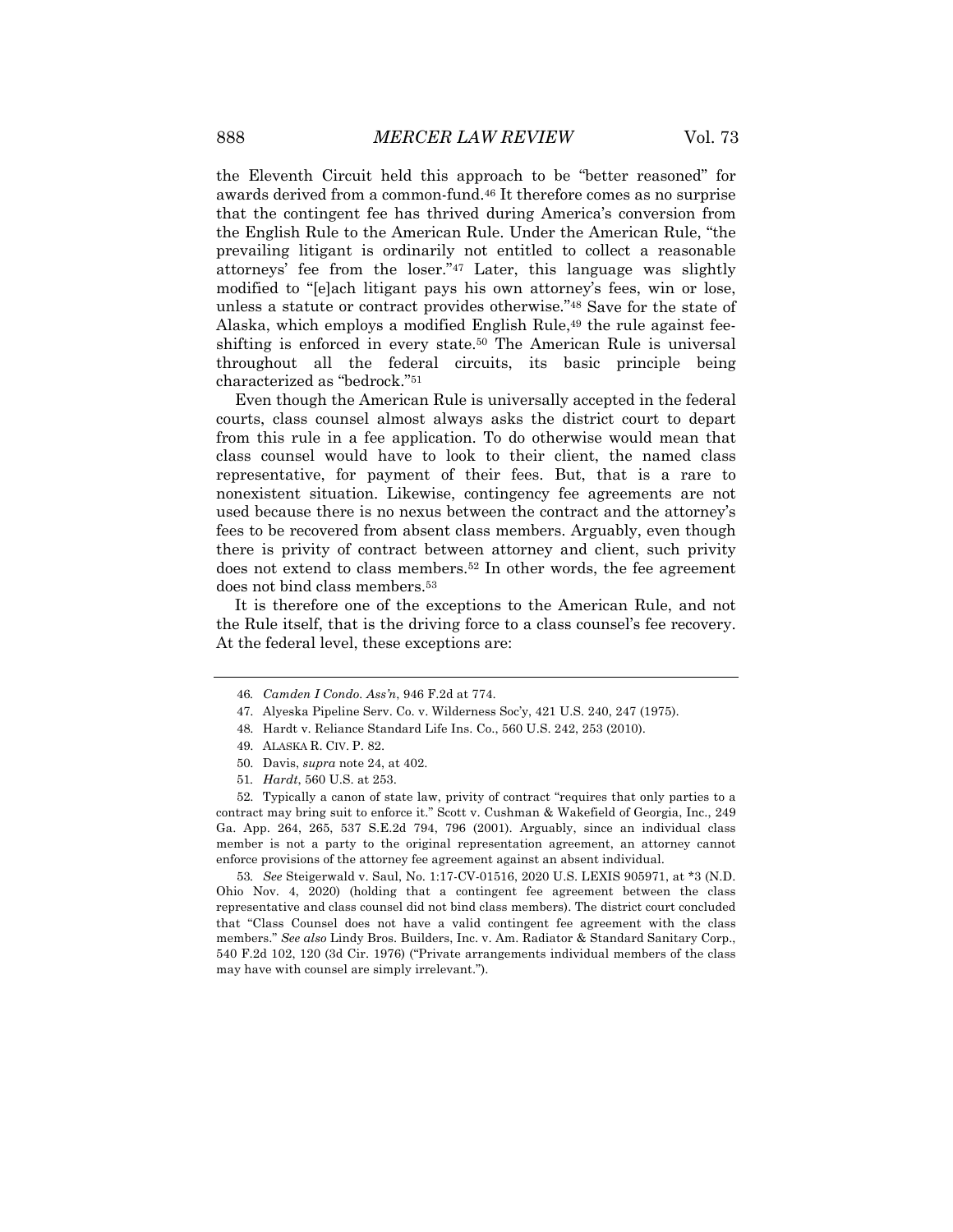- (1) A fee award created through plaintiff's efforts that establishes a pool of money or a "common fund" from which class counsel takes a percentage.54
- (2) A fee award expressly authorized by statute.55
- (3) A fee award based on contract.56
- (4) A fee award based on a nonmonetary benefit, often called a "substantial benefit," in which a class of persons are benefitted through a plaintiff's efforts.57
- $(5)$  A fee award due to a party's bad faith.<sup>58</sup>
- (6) A fee award based on enforcement of a contempt order.<sup>59</sup>

Less seen are substantial benefit and contract cases. But, of all the exceptions, it is the pool of money from the common-fund exception that is most used by class counsel to obtain attorney's fees. That is why fees can result in the millions of dollars in common-fund scenarios. Comparatively, the fee-shifting exception—which is the English Rule by another name—often pays less money than the common-fund exception, unless the hours charged exceed a percentage of the common-fund. Such a payment scheme has difficulty competing with the common-fund method.

#### III. TYPES OF FEE CALCULATIONS: WHICH ONE TO USE?

There are three ways to calculate fees: (1) the percentage-of-the-fund or common-fund method (terms that will be used interchangeably throughout this Article),<sup>60</sup> (2) the lodestar method,<sup>61</sup> and (3) a hybrid

<sup>54.</sup> Trustees v. Greenough, 105 U.S. 527, 529 (1882).

<sup>55</sup>*. Alyeska*, 421 U.S. at 257 ("[A]bsent statute or enforceable contract, litigants pay their own attorney's fees.").

<sup>56</sup>*. Id.*

<sup>57.</sup> F. D. Rich Co., Inc. v. U.S. for Use of Indus. Lumber Co., Inc., 417 U.S. 116, 129– 30 (1974) (holding that an exception exists "where a successful litigant has conferred a substantial benefit on a class of persons and the court's shifting of fees operates to spread the cost proportionately among the members of the benefited class.").

<sup>58.</sup> Hall v. Cole, 412 U.S. 1, 5 (1973) (observing that the underlying rationale is a punitive action taken by the court).

<sup>59.</sup> Toledo Scale Co. v. Computing Scale Co., 261 U.S. 399, 427–28 (1923) (allowing fees that were incurred by enforcing a contempt order).

<sup>60.</sup> The Eleventh Circuit and the D.C. Circuit endorse the percentage-of-the-fund approach and require district courts to follow this method. *Camden I Condo. Ass'n*, 946 F.2d at 774 ("Henceforth in this circuit, attorneys' fees awarded from a common fund shall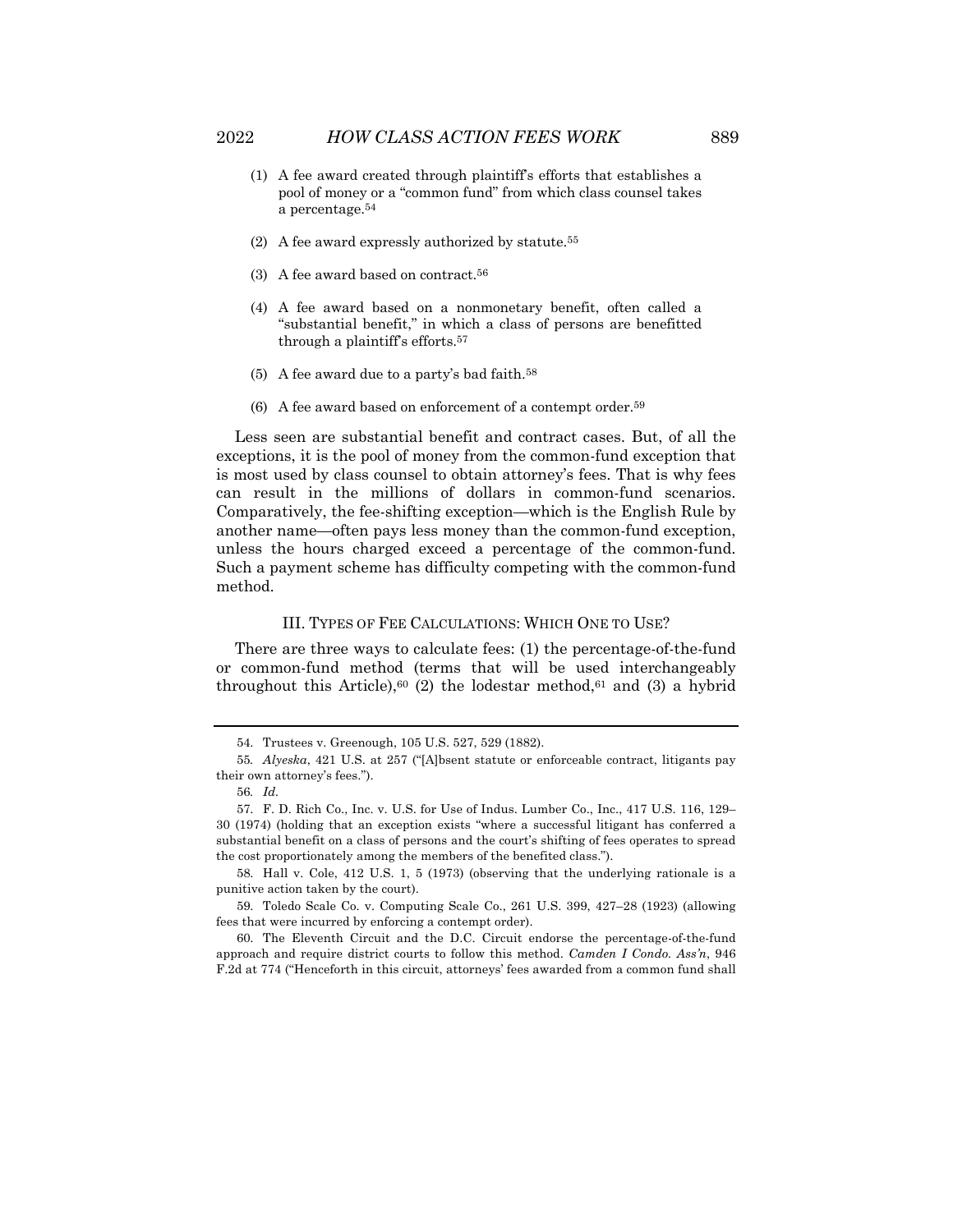using either the percentage-of-the-fund method or the lodestar method as a primary determinant, accompanied with a cross-check of the secondary determinant, to assure reasonableness.<sup>62</sup> Examined below in some detail are the first two methods, as these are those most used in the Eleventh Circuit. A brief discussion of the hybrid method, only as it pertains to crosschecking the first two methods, also follows.

#### *A. Percentage-of-the-Fund Method: The Preferred Approach*

The leading case in the Eleventh Circuit is *Camden I Condo. Ass'n. v. Dunkle*, which requires district courts to use the percentage-of-the-fund method.63 As an equitable remedy, this method of calculation "rests on

First, the court must determine the hours reasonably expended by counsel that created, protected, or preserved the fund. Second, the number of compensable hours is multiplied by a reasonable hourly rate for the attorney's services. Hourly rates may vary according to the status of the attorney who performed the work (that is, the attorney's experience, reputation, practice, qualifications, and similar factors) or the nature of the services provided. This multiplication of the number of compensable hours by the reasonable hourly rate was said to constitute the "lodestar" of the court's fee determination.

62. The United States Courts of Appeal for the First, Third, Sixth, Seventh, Eighth, and Ninth Circuits defer to their respective district courts' informed discretion to use either for the percentage-of-the-fund or lodestar method or a crosscheck. *See In re* Thirteen Appeals Arising Out of San Juan Dupont Plaza Hotel Fire Litig., 56 F.3d 295, 308 (1st Cir. 1995) (district court has discretion to use either method or some combination); *In re* Gen. Motors Corp. Pick-Up Truck Fuel Tank Prod. Liab. Litig., 55 F.3d 768, 821–22 (3d Cir. 1995) (district court has discretion to use either method or as a crosscheck for the other); Linneman v. Vita-Mix Corp., 970 F.3d 621, 624 (6th Cir. 2020) (district court has discretion to select the most appropriate method); Americana Art China Co., Inc. v. Foxfire Printing & Packaging, Inc., 743 F.3d 243, 247 (7th Cir. 2014) (district court may choose either method); Johnston v. Comerica Mort. Corp., 83 F.3d 241, 246 (8th Cir. 1996) (district court has discretion to determine which of the two methods to apply); *In re* Online DVD-Rental Antitrust Litig., 779 F.3d 934, 949 (9th Cir. 2015) (district court has discretion to use either lodestar or the percentage-of-the-fund method, but is encouraged to employ a crosscheck); Gottlieb v. Barry, 43 F.3d 474, 482–83 (10th Cir. 1994) ("Our approach has been called a 'hybrid' approach, combining the percentage fee method with the specific factors traditionally used to calculate the lodestar.").

63*. Camden I Condo. Ass'n.*, 946 F.2d at 768.

be based upon a reasonable percentage of the fund established for the benefit of the class"); Swedish Hosp. Corp. v. Shalala, 1 F.3d 1261, 1272 (D.C. Cir. 1993) ("[W]e conclude that percentage-of-the-fund is the proper method for calculating fees in a common fund case.").

<sup>61.</sup> In 1985, the Third Circuit Task Force on Court Awarded Attorney Fees, which consisted of a number of distinguished judges and scholars, was formed to study and make recommendations regarding the various methods to determine attorney's fee awards. Widely cited, the Task Force's Report discussed what a lodestar is and how it is calculated:

Court Awarded Attorney Fees, 108 F.R.D. 237, 243 (3d Cir. 1985).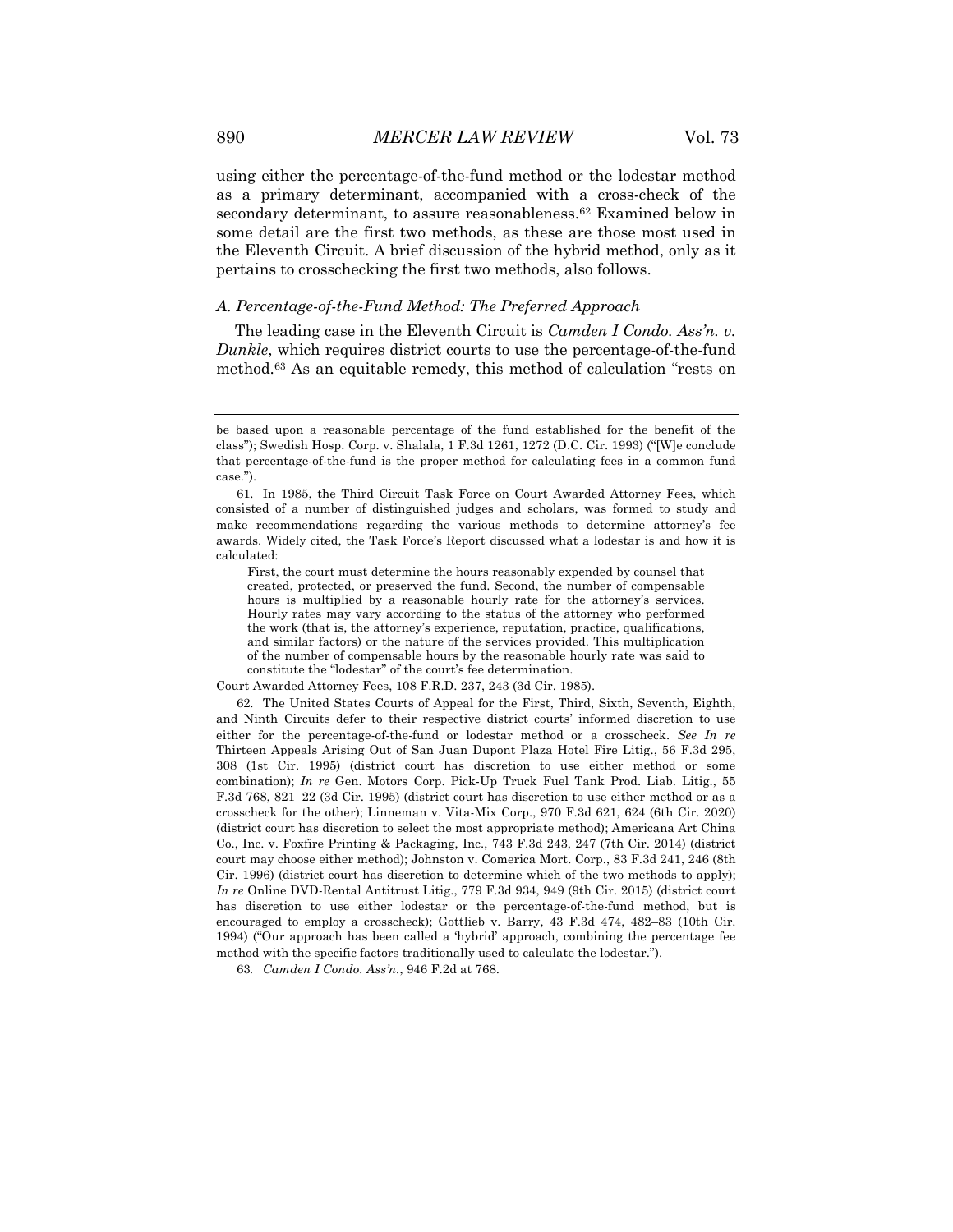the perception that persons who obtain the benefit of a lawsuit without contributing to its costs are unjustly enriched at the successful litigant's expense."64 Stated another way, equity will not allow class members to gain a "free ride" on the laboring oars of the attorneys.65 The district court then exercises jurisdiction over this fund and assesses a percentage of the attorney's fees over the entire fund by spreading the fees proportionately among the class members.66

Importantly, at least as it concerns class counsel, *Camden I Condo. Ass'n* establishes a "median range" of fees—20% to 30%—with 25% as a benchmark.67 For the Eleventh Circuit, a 2017 survey reported that a mean percentage average was 30% while the median average was 33%.68 These percentages can go higher,69 or lower depending on the individual case.70

#### *B. The Johnson Factors*

If class counsel requests fees beyond 25%,71 the Eleventh Circuit instructs that a laundry list of factors be used for percentage adjustments called the *Johnson* factors.72 Such factors were put in place to establish a record for the appellate court to have a "meaningful

70*. See* Kuhr v. Mayo Clinic Jacksonville, No. 3:19-CV-453-MMH-MCR, 2021 U.S. LEXIS 184994, at \*12 (M.D. Fla. Mar. 30, 2021) (20%); Roth v. GEICO Gen. Ins. Co., No. 16-62942-CIV, 2020 U.S. LEXIS 188204, at \*1 (S.D. Fla. Oct. 8, 2020) (21.56%); Halpern v. You Fit Health Clubs, LLC, No. 18-61722-CIV, 2019 U.S. LEXIS 143753, at \*2 (S.D. Fla. Aug. 22, 2019)(17.62%).

71. Faught v. Am. Home Shield Corp., 668 F.3d 1233, 1242 (11th Cir. 2011).

72. Johnson v. Georgia Highway Exp., Inc., 488 F.2d 714, 717–19 (5th Cir. 1974). Johnson is controlling law in the Eleventh Circuit by virtue of Bonner v. City of Prichard, 661 F.2d 1206, 1209 (11th Cir. 1981) (holding that decisions from the former Fifth Circuit handed down prior to the close of business on September 30, 1981, are binding in the Eleventh Circuit).

<sup>64</sup>*. Boeing Co.*, 444 U.S. at 478.

<sup>65</sup>*. See* Wal-Mart Stores Health & Welfare Plan v. Wells, 213 F.3d 398, 402 (7th Cir. 2000) (noting that free riding on attorneys' efforts would be "contrary to the equitable concept of 'common fund.'").

<sup>66</sup>*. Boeing Co.*, 444 U.S. at 478*.*

<sup>67</sup>*. Camden I Condo. Ass'n*, 946 F.2d at 775.

<sup>68.</sup> Eisenberg, *supra* note 17 at 951.

<sup>69</sup>*. See* Cabot E. Broward 2 LLC v. Cabot, No. 16-61218-CIV, 2018 U.S. LEXIS 192706 at \*8 (S.D. Fla. Nov. 9, 2018) (33.333%); Fernandez v. Merrill Lynch, Pierce, Fenner & Smith Inc., No. 15-22782-CIV, 2017 U.S. LEXIS 219031, at \*4 (S.D. Fla. Dec. 18, 2017) (35%); Waters v. Cook's Pest Control, Inc., No. 2:07-CV-00394-LSC, 2012 U.S. LEXIS 99129, at \*16 (N.D. Ala. Jul. 17, 2012) (35%).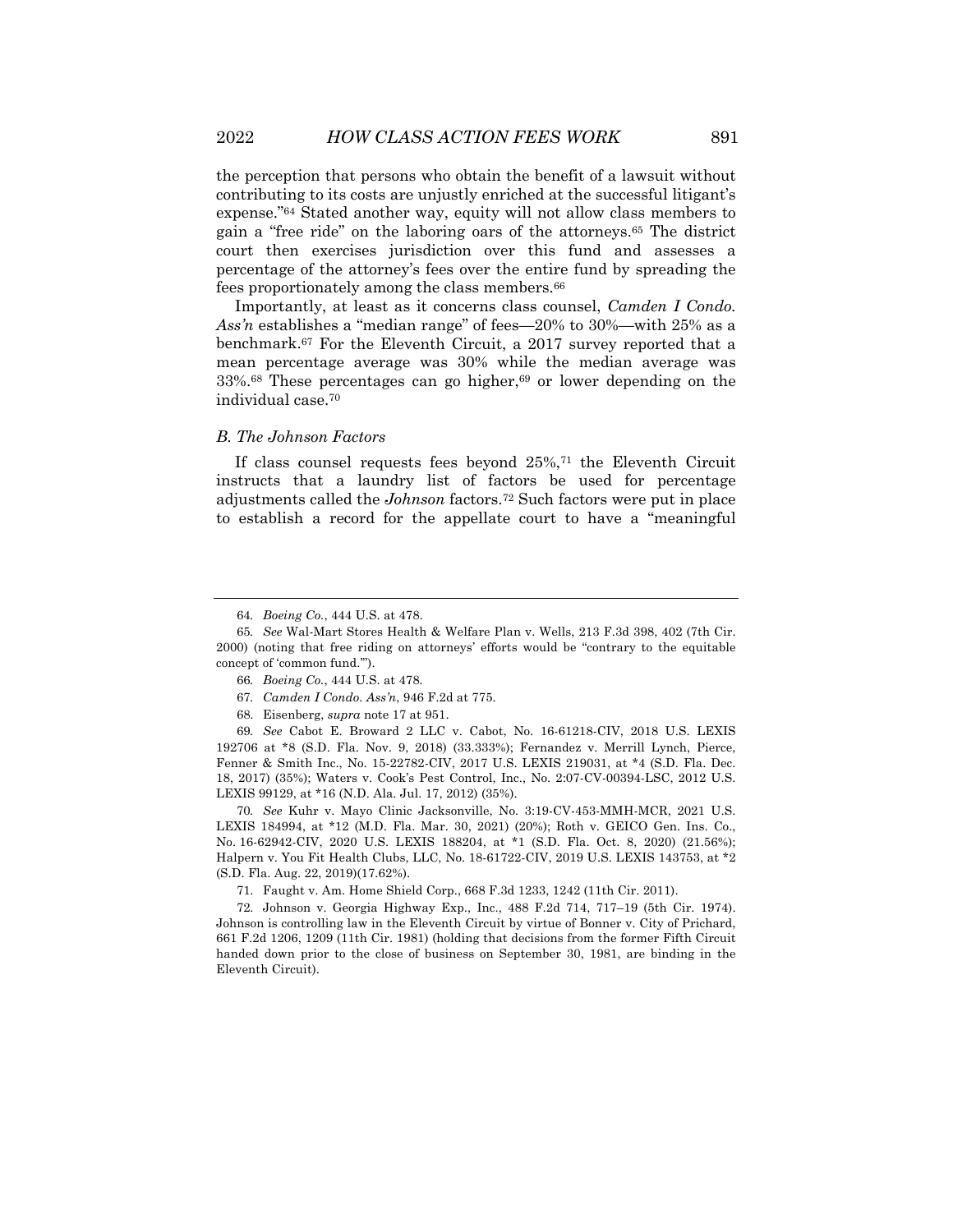review" of how the district court made its percentage adjustments.73 Three additional factors were added years later,<sup>74</sup> and various district courts have included other factors that may be unique to that particular case.75

*Johnson* listed the following factors be discussed in fee applications for percentage adjustment purposes: (1) the time and labor required; (2) the novelty and difficulty of the questions involved; (3) the skill requisite to perform the legal service properly; (4) the preclusion of other employment by the attorney due to acceptance of the case; (5) the customary fee; (6) whether the fee is fixed or contingent; (7) the time limitations imposed by the client or the circumstances; (8) the amount involved and the results obtained; (9) the experience, reputation, and ability of the attorneys; (10) the "undesirability" of the case; (11) the nature and the length of the professional relationship with the client; and (12) awards in similar cases.76 And, thanks to *Camden I Condo. Ass'n*, there are three more: "[(13)] whether there are any substantial objections by class members or other parties to the settlement terms or the fees requested by counsel [; (14)] any non-monetary benefits conferred upon the class by the settlement[;] and [(15)] the economics involved in prosecuting a class action."77 In lodestar calculations or crosschecks to a contingent fee amount, the Supreme Court has relegated the second, third, eighth, and ninth factors to secondary importance, these being subsumed within the lodestar amount or basic fee.78

<sup>73</sup>*. Johnson*, 488 F.2d at 720; *see Perdue*, 559 U.S. at 558 (reversing district court's enhancement of lodestar fee awarded on "impressionistic basis" undermined "objective and reviewable basis" that did not permit "meaningful appellate review.").

<sup>74</sup>*. Camden I Condo. Ass'n*, 946 F.2d at 775.

<sup>75</sup>*. Id.* (district courts are also to consider "additional factors unique to the particular case . . ."); *see* Ferron v. Kraft Heinz Foods Co., No. 20-CV-62136-RAR, 2021 U.S. LEXIS 81589, at \*19 (S.D. Fla. Jul. 13, 2021) ("As applied, the *Camden I* [*Condo. Ass'n*] factors and the facts unique to this case support the reasonableness of the requested attorneys' fees and costs award."). For the sake of clarity and brevity, all of the factors mentioned will be referred to as the *Johnson* factors.

<sup>76</sup>*. Johnson*, 488 F.2d at 717–19.

<sup>77</sup>*. Camden I Condo. Ass'n*, 946 F.2d at 775.

<sup>78.</sup> Pennsylvania v. Delaware Valley Citizens' Council for Clean Air, 478 U.S. 546, 565 (1986), *modified*, 483 U.S. 711 (1987) (citing Blum v. Stenson, 465 U.S. 886, 898–900 (1984)).

Expanding on our earlier finding in *Hensley* that many of the *Johnson* factors 'are subsumed within the initial calculation' of the lodestar, we specifically held in *Blum* that the 'novelty [and] complexity of the issues,' 'the special skill and experience of counsel,' the 'quality of representation,' and the 'results obtained' from the litigation are presumably fully reflected in the lodestar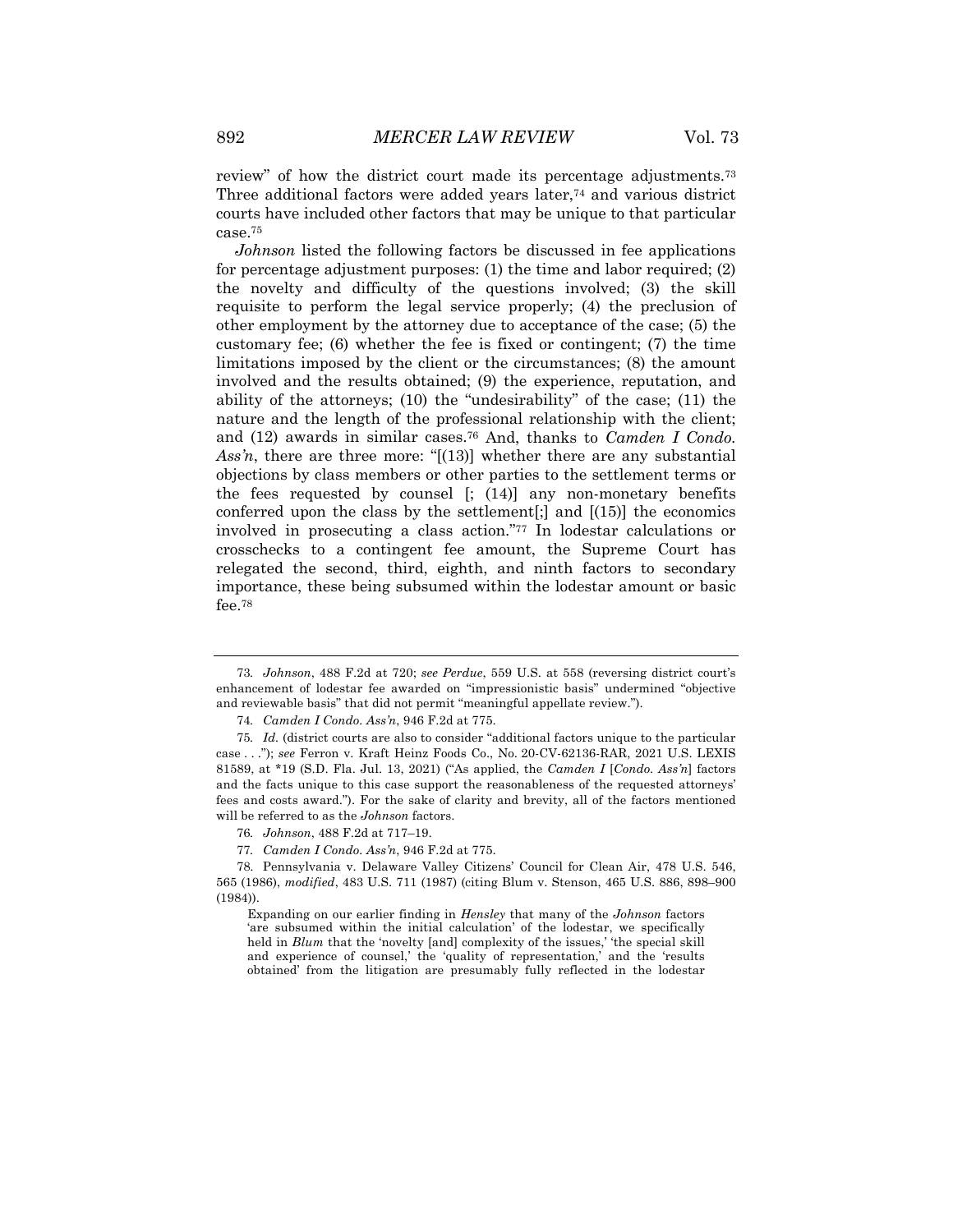Practical experience dictates that fee applicants should always go through the *Johnson* factors and any other factors, notwithstanding whether the percentage amount sought is lower than 25%, since the district court has such wide discretion to fix fees. That advice can be more like a cautious warning, as Professors Macey and Miller have put it, "the court should award fees and expenses only up to the level justified by the information presented."79 Interestingly, there is no parallel requirement for district courts to explicitly analyze the *Johnson* factors in its order awarding attorney's fees, and the Eleventh Circuit has declined to make such a rule.<sup>80</sup>

Care should be taken to prepare and assemble declarations or affidavits, evidentiary exhibits, and contemporaneous time records (should they be necessary) to make a complete record. Demonstrating the amount of time expended, often when analyzed through a lodestar cross-check,81 is often considered a useful metric to enable the court to value the services offered in a given case. The Supreme Court has also weighed-in, indicating that while it is not necessary to record in "great detail how each minute . . . was expended,"82 evidence should indicate the "hours worked and rates claimed."83 But, post-*Hensley*, other courts from around the country have put forth several degrees of exactitude regarding billing records, and no uniform standard is in play.84

Submission of complete time records as part of the fee application can be thorny. Attorneys often hate recording their time. And, district courts often loath having to review time records, one describing it as

amount, and thus cannot serve as independent bases for increasing the basic fee award.

<sup>79.</sup> Jonathan R. Macey & Geoffrey P. Miller, *Judicial Review of Class Action Settlements*, 1 J. LEGAL ANALYSIS 167, 198 (2009).

<sup>80</sup>*. In re Home Depot, Inc.*, 931 F.3d at 1090.

<sup>81</sup>*. Waters*, 190 F.3d at 1298 ("[W]hile we have decided in this circuit that a lodestar calculation is not proper in common fund cases, we may refer to that figure for comparison.").

<sup>82</sup>*. Hensley*, 461 U.S. at 437 n.12.

<sup>83</sup>*. Id*. at 433.

<sup>84</sup>*. See* Feuer v. Cornerstone Hotels Corp., No. 14-CV-5388, 2021 U.S. LEXIS 202316, at \*4 (E.D.N.Y. Oct. 20, 2021) (quoting Kirsch v. Fleet St., Ltd., 148 F.3d 149, 173 (2d Cir. 1998)) ("Applications for fee awards should generally be documented by contemporaneously created time records that specify, for each attorney, the date, the hours expended, and the nature of the work done"); *Cf.* Moore v. D.C., 674 F. Supp. 901, 905 (D.D.C. 1987) ("Adequate documentation is required—not bills"); *Cf.* Ramsey v. State of Alabama Pub. Serv. Comm'n, No. CIV.A. 96-T-275-N, 2000 WL 426187, at \*5 (M.D. Ala. Apr. 13, 2000) (15-minute intervals on billing records held insufficient); *Cf.* San Filippo v. U.S. Tr. Co. of New York, Inc., No. 81 CIV. 19 (JFK), 1986 WL 3512, at \*4 (S.D.N.Y. Mar. 19, 1986) (five-minute increments on billing records held sufficient).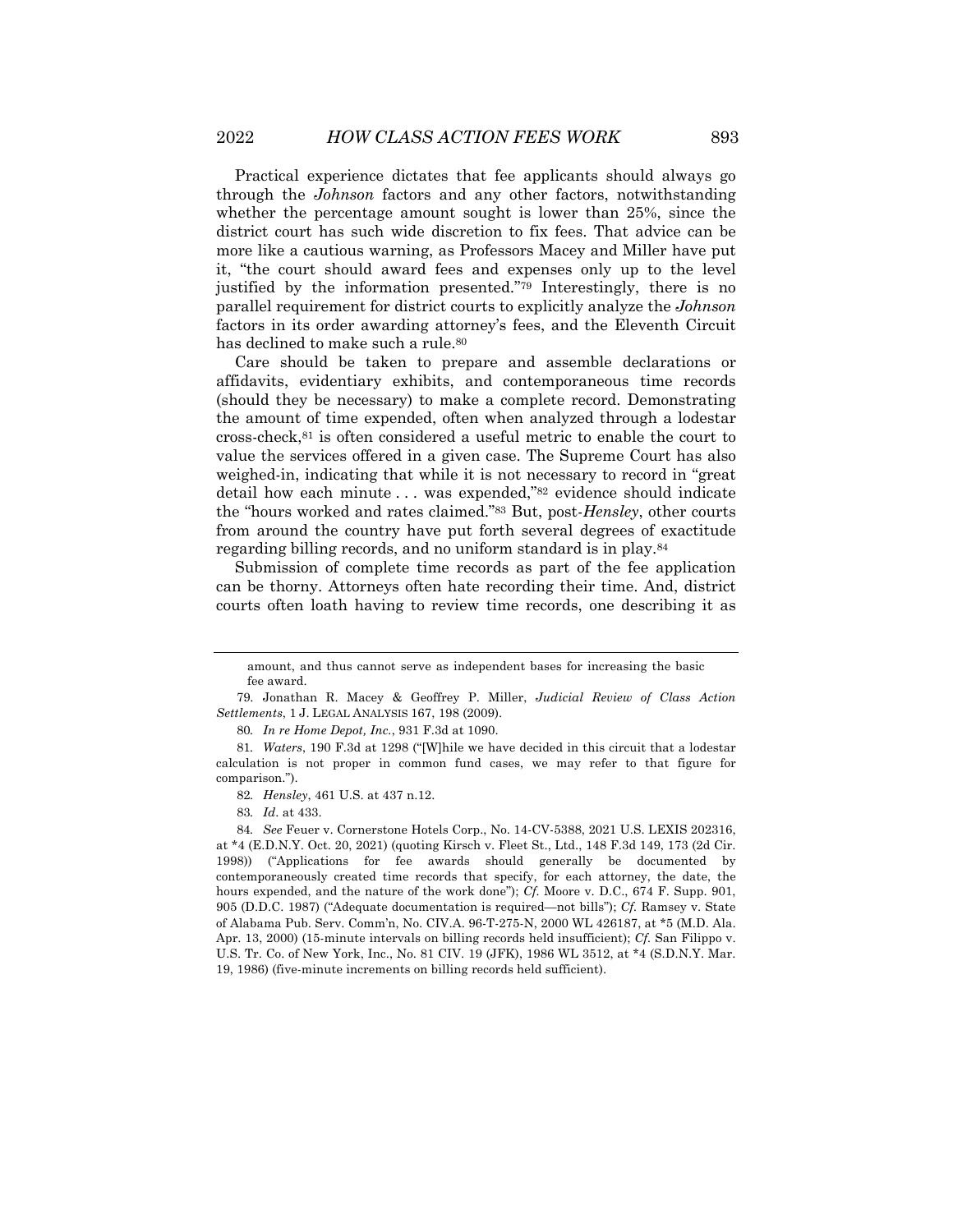"mind numbing."<sup>85</sup> It can be a time-consuming process,<sup>86</sup> having been described as "complex."87 Hardly anyone likes it.

But, in common-fund cases, the Eleventh Circuit has not indicated an absolute requirement that raw time records be submitted. This is because the rationale behind awarding a reasonable percentage in common-fund cases differs from the rationale of awarding a lodestar in fee-shifting cases. The Third Circuit Task Force, which studied issues such as these, concluded that each issue should be handled differently.<sup>88</sup> Awarding fees in common-fund cases serves the twin goals of avoiding unjust enrichment of class members, 89 and staying compliant with the American Rule.90 Hence, Courts are more interested with the quality of time91 spent by an attorney on a common fund case rather than, say, the total amount of time spent by an attorney demonstrating his or her lodestar.92 Submitting time records, therefore, does little to show the effect class counsel has had on enlarging the recovery for absent class members in common fund cases.

In contrast, in awarding fees in statutory fee-shifting lodestar cases, the goal is to provide an incentive for persons, including those with limited means, to privately enforce certain statutes, even when a monetary recovery is small.<sup>93</sup> Such statutes are purposefully designed but woefully inadequate—to attract competent counsel by including feeshifting provisions. Requiring a defendant to pay class counsel his or her hours at market rate is still, nonetheless, consistent with this legislative purpose. Submitting time records in a fee-shifting case is therefore necessary and required.94

90*. Boeing Co.*, 444 U.S. at 481 ("The common-fund doctrine, as applied in this case, is entirely consistent with the American rule against taxing the losing party with the victor's attorney's fees.").

94. Norman v. Hous. Auth. of City of Montgomery, 836 F.2d 1292, 1303 (11th Cir. 1988) ("Further, fee counsel should have maintained records to show the time spent on the different claims, and the general subject matter of the time expenditures ought to be set out with sufficient particularity so that the district court can assess the time claimed for each activity.").

<sup>85.</sup> Allapattah Servs., Inc. v. Exxon Corp., 454 F. Supp. 2d 1185, 1214 (S.D. Fla. 2006).

<sup>86</sup>*. See* Stanley v. U.S. Steel Co., No. 04-74654, 2009 U.S. LEXIS 114065, at \*1 (E.D. Mich. Dec. 8, 2009).

<sup>87.</sup> Hirsch et al., *supra* note 4, at 2.

<sup>88</sup>*. Court Awarded Attorney Fees,* 108 F.R.D. at 255.

<sup>89</sup>*. Trustees*, 105 U.S. at 528. *See Court Awarded Attorney Fees,* 108 F.R.D. at 250.

<sup>91</sup>*. Camden I Condo. Ass'n*, 946 F.2d at 773.

<sup>92</sup>*. Blum*, 465 U.S. at 900 n.16.

<sup>93</sup>*. City of Burlington*, 505 U.S. at 568 (Blackmun, J. dissenting).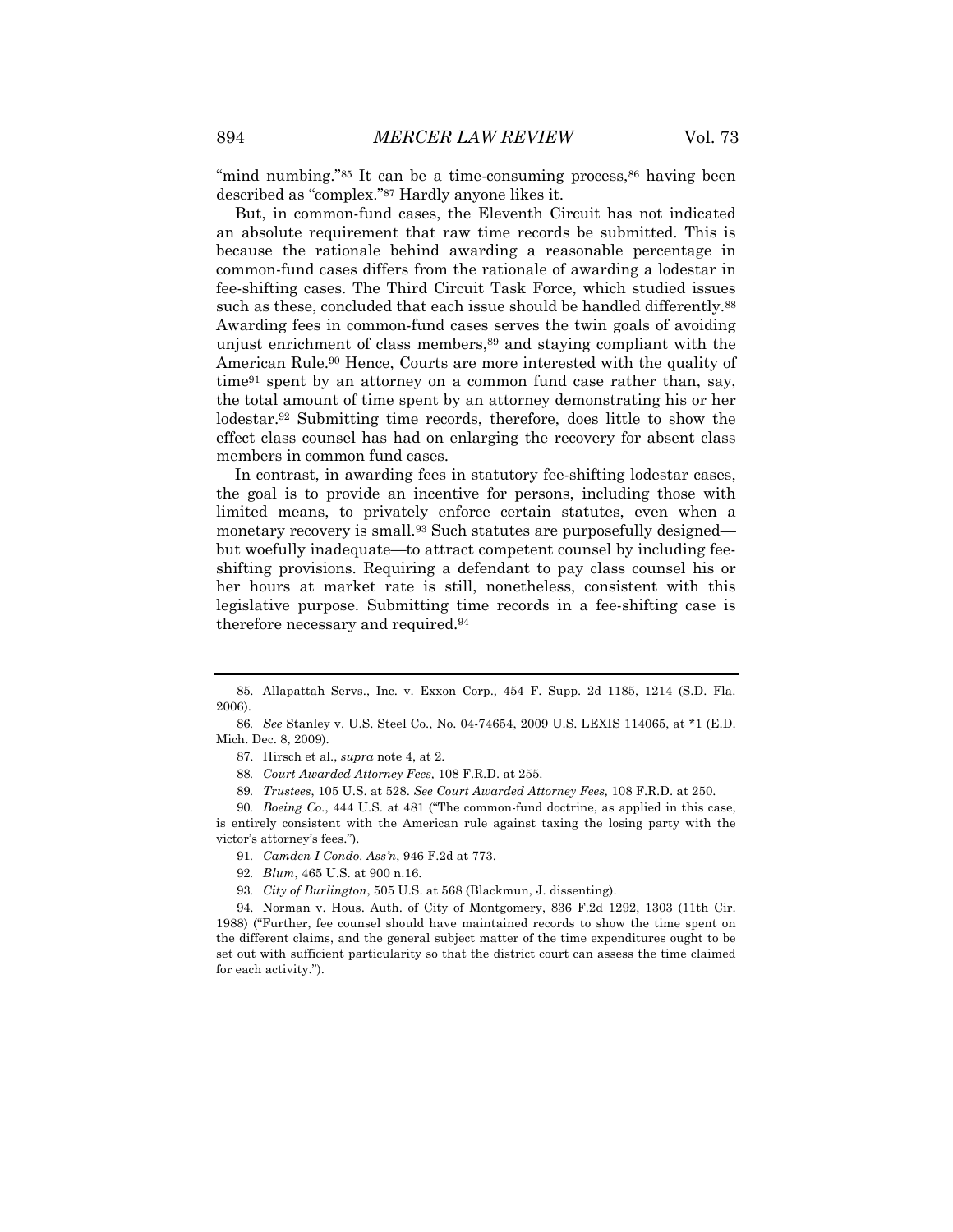This begs the question: for common-fund cases, are maintaining contemporaneous time records even necessary? The short answer is, yes. And it is a very wise practice, too. The raw records may be required by the district court to show enhancements beyond a 25% contingency fee.95 That reason may be reason enough. Additionally, to enhance the persuasion factor, a declaration of one or more class counsel typically accompanies a fee application and usually provides a summary of the time spent by counsel. At the least, the raw fee records can serve as a backup because it is not unusual for district court judges to ask counsel for additional support.96 Finally, and not unimportantly, should fees be awarded to multiple attorneys who are grouped as "class counsel," the raw records may be helpful to allocate the division of fees.97 These are all good reasons.

The alternative—if accurate records are not kept—can be perilous: the court can strike or reduce excessive or redundant records and accordingly reduce the amount of the fee award sought.98 Even worse, the district court can call into question the attorney's credibility and truthfulness.99 If an attorney did not maintain contemporary time records, many district courts will accept recreated time records as evidence of time expended.100 Such a reconstruction, even when faced with objections of unreliability, has been deemed acceptable.<sup>101</sup>

Many district court judges have indicated that an estimate or a sampling of time is acceptable.102 The typical practice is for class counsel is to submit summaries of time, often categorized, through declarations or affidavits.103 This is done to show enhancement of the

<sup>95</sup>*. Camden I Condo. Ass'n*, 946 F.2d at 775. Adjustments of the percentage amount rely on the *Johnson* factors which include the "time and labor required" which must be shown. *Id.* at 772.

<sup>96.</sup> Hirsch et. al., *supra* note 4, at 103–05.

<sup>97.</sup> In re Domestic Air Transp. Antitrust Litig., 148 F.R.D. 297, 357 (N.D. Ga. 1993) ("Ideally, allocation is a private matter to be handled among class counsel.").

<sup>98</sup>*. Norman*, 836 F.2d at 1301.

<sup>99.</sup> For example, in *Ramsey*, after a review of time records, the district court sided against plaintiffs' counsel believing that some rounding off to the nearest quarter hour did occur despite contradictory testimony of one of plaintiff's counsel, that is, "neither his firm nor he individually has a policy of rounding off time entries to the nearest quarter hour and that, 'typically, . . . I don't do any rounding at all.'" *Ramsey*, 2000 WL 426187, at \*4–5.

<sup>100.</sup> Alba Conte, *1 Attorney Fee Awards* § 4:26 (3rd ed. 2021).

<sup>101.</sup> Jean v. Nelson, 863 F.2d 759, 772 (11th Cir. 1988), *aff'd sub nom*. Comm'r, I.N.S. v. Jean, 496 U.S. 154, 166 (1990).

<sup>102.</sup> Hirsch et. al., *supra* note 4, at 103–05.

<sup>103</sup>*. See* Williams v. Mohawk Indus., Inc., No. 4:04-CV-0003-HLM, 2010 U.S. Dist. LEXIS 152308, at \*10 (N.D. Ga. July 22, 2010) (declarations used describing attorneys' activities).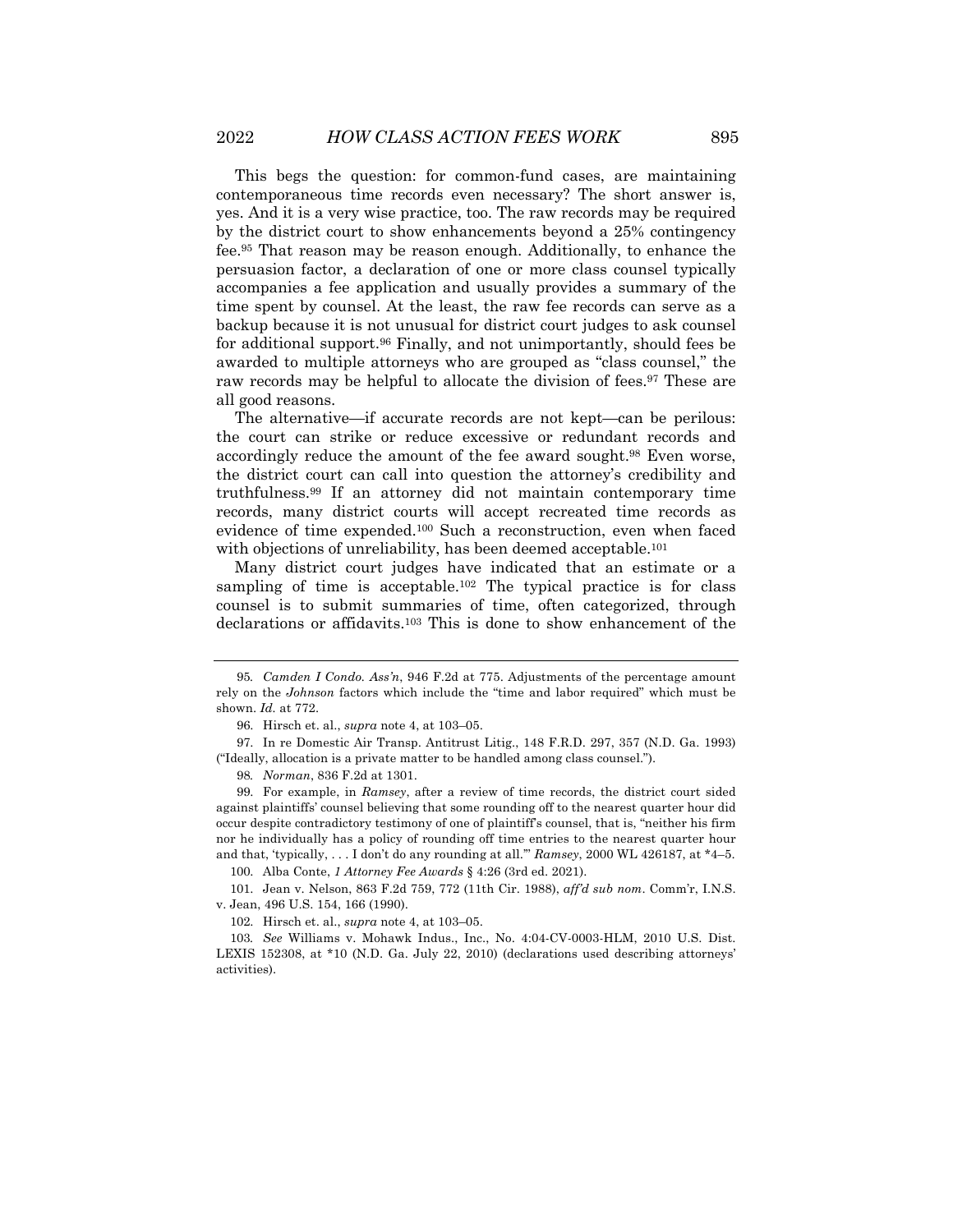percentage or to provide the court a useful cross-check. If there is a call to provide more detail, then class counsel can file the submissions to satisfy an objection or a court inquiry. Knowing the district court's preferences is helpful.

#### *C. Fee-Shifting Cases: A Good Idea that Needs Improvement*

Fee-shifting cases start with the lodestar, which the Supreme Court has said must be used.104 Lodestar cases typically involve hourly fees that are awarded through statutes or agreements in which the opposing party—and not the class members—pay "prevailing market rates in the relevant community."105 It is the classic English Rule in motion. It is incumbent on a fee applicant, therefore, to demonstrate the number of hours worked and multiply this by the applicable prevailing hourly rates.106

#### **1. Prevailing Party**

To be eligible for a fee award, the plaintiff must be a prevailing party on "any significant claim affording some of the relief sought."107 The Supreme Court initially allowed a highly flexible definition for "prevailing party," not limiting it just to judgments against a defendant, but expanding it to monetary settlements,108 or even a "change in conduct that redresses the plaintiff's grievances."109 This became known as the "catalyst theory."110

But years later, the breadth of the catalyst theory became procedurally hampered by virtue of *Buckhannon Board & Care Home, Inc. v. West Virginia Department of Health & Human Resources*.111 *Buckhannon* initially caused an uproar in the legal community because it excluded attorney's fees to any party who did not receive a judgment on the merits or obtain a court-ordered consent decree.112 This, explained the Court, would cause a "material alteration of the legal relationship of the parties" that was necessary to permit such an

<sup>104</sup>*. City of Burlington*, 505 U.S. at 562.

<sup>105</sup>*. Blum*, 465 U.S. at 895.

<sup>106</sup>*. Hensley*, 461 U.S. at 424.

<sup>107.</sup> Texas State Teachers Ass'n v. Garland Indep. Sch. Dist., 489 U.S. 782, 791 (1989). 108. Maher v. Gagne, 448 U.S. 122, 129 (1980) ("The fact that respondent prevailed through a settlement rather than through litigation does not weaken her claim to fees.").

<sup>109.</sup> Hewitt v. Helms, 482 U.S. 755, 760–61 (1987).

<sup>110</sup>*. Id.* at 763.

<sup>111.</sup> 532 U.S. 598 (2001).

<sup>112</sup>*. Id.* at 601.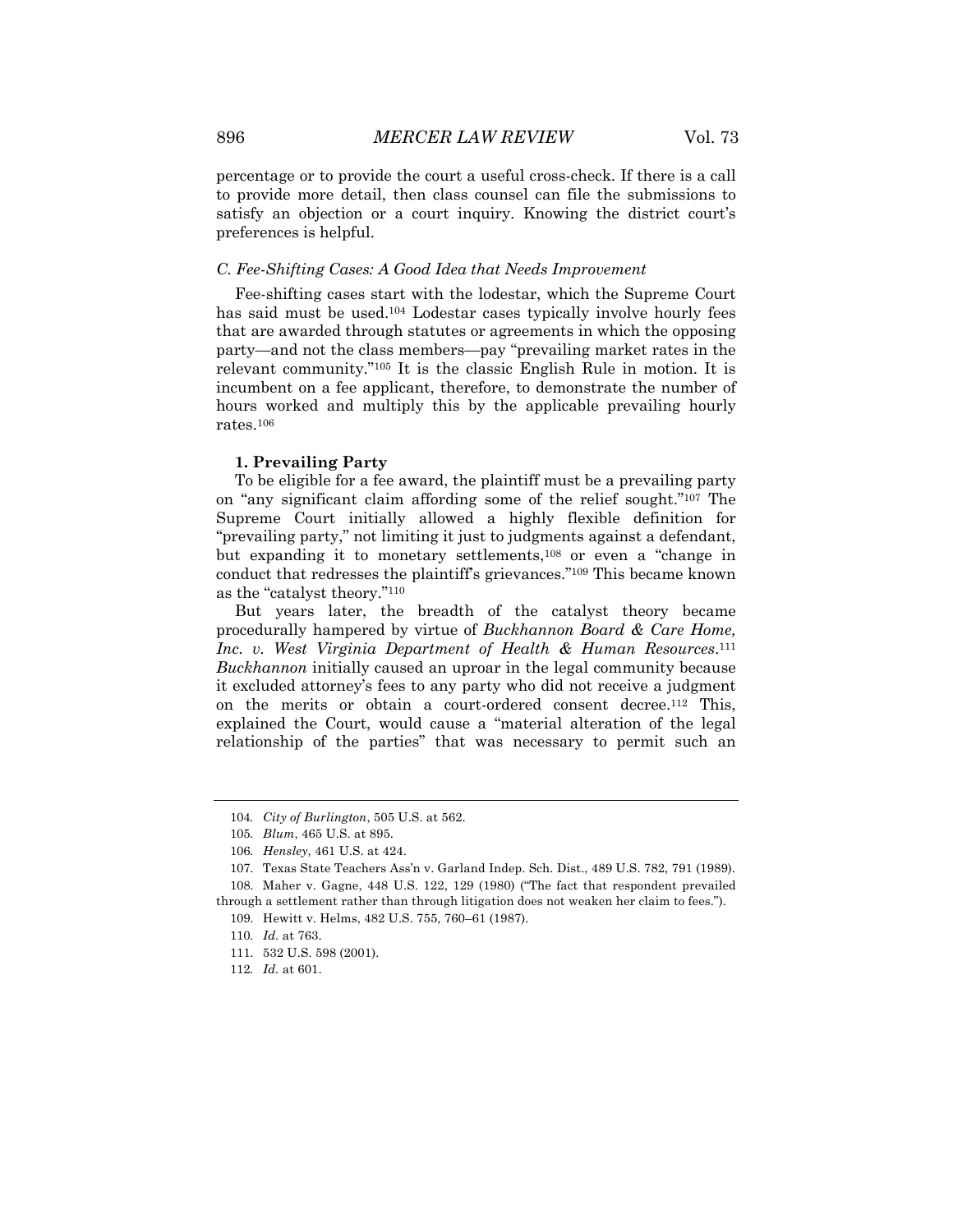award.113 But, while the importance of *Buckhannon* may apply in many different situations, it is virtually obsolete as it concerns class action cases. This is because Federal Rule of Civil Procedure (FRCP) 23(e) requires court approval for settlements, dismissals, or compromises, effectively thwarting any *Buckhannon*-style objections.114

#### **2. Time Records and Billing Judgment**

For time records, the hours recorded must be "reasonably expended" and an attorney must exercise "billing judgment," removing excessive or redundant hours.115 It can be recorded on a per task basis or even in "block billing."116 It can also include reasonable time expended for those who contributed to the work product, such as paralegals and law clerks at marketplace rates.117

As for billing judgment, knowing whether or not the task performed may be tallied as compensable is important. For example, prosecuting one lawsuit containing unrelated claims with mixed results for success can be problematic; only the successful claims can be deemed prevailing. The time put into the unsuccessful claims is not compensable.118 However, the Supreme Court has acknowledged that time expended towards multiple claims with mixed results that "involve a common core of facts" or are "based on related legal theories" can be difficult to divide from the litigation as a whole.119 Taking this cue, the Eleventh Circuit has affirmed district courts' refusals to reduce a lodestar among successful and non-successful claims when the case facts were "inextricably intertwined" in a race discrimination suit,120 and "overlapping and intertwined," in a First Amendment wrongful discharge case.121 But, this should not be taken as a panacea on lawsuits containing multiple claims with mixed success: the Eleventh

<sup>113</sup>*. Id.* at 604.

<sup>114.</sup> FED. R. CIV. P. 23(e).

<sup>115</sup>*. Hensley*, 461 U.S. at 434.

<sup>116.</sup> "Block billing" details tasks into one time entry without a time breakdown for each task. This has been approved as "reasonable and efficient" and not to be "discouraged." Spurlock v. Complete Cash Holdings, LLC, No. 4:19-CV-219-AT, 2021 U.S. Dist. LEXIS 94598, at \*6 (N.D. Ga. May 14, 2021).

<sup>117.</sup> Missouri v. Jenkins, 491 U.S. 274, 285 (1989). *See Jean*, 863 F.2d at 778 (holding law clerk and paralegal time is recoverable but "only to the extent that the paralegal performs work traditionally done by an attorney.").

<sup>118</sup>*. Hensley*, 461 U.S. at 434–35.

<sup>119</sup>*. Id*. at 435.

<sup>120.</sup> Goldsmith v. Bagby Elevator Co., Inc., 513 F.3d 1261, 1292 (11th Cir. 2008).

<sup>121.</sup> Williams v. Roberts, 904 F.2d 634, 640 (11th Cir. 1990).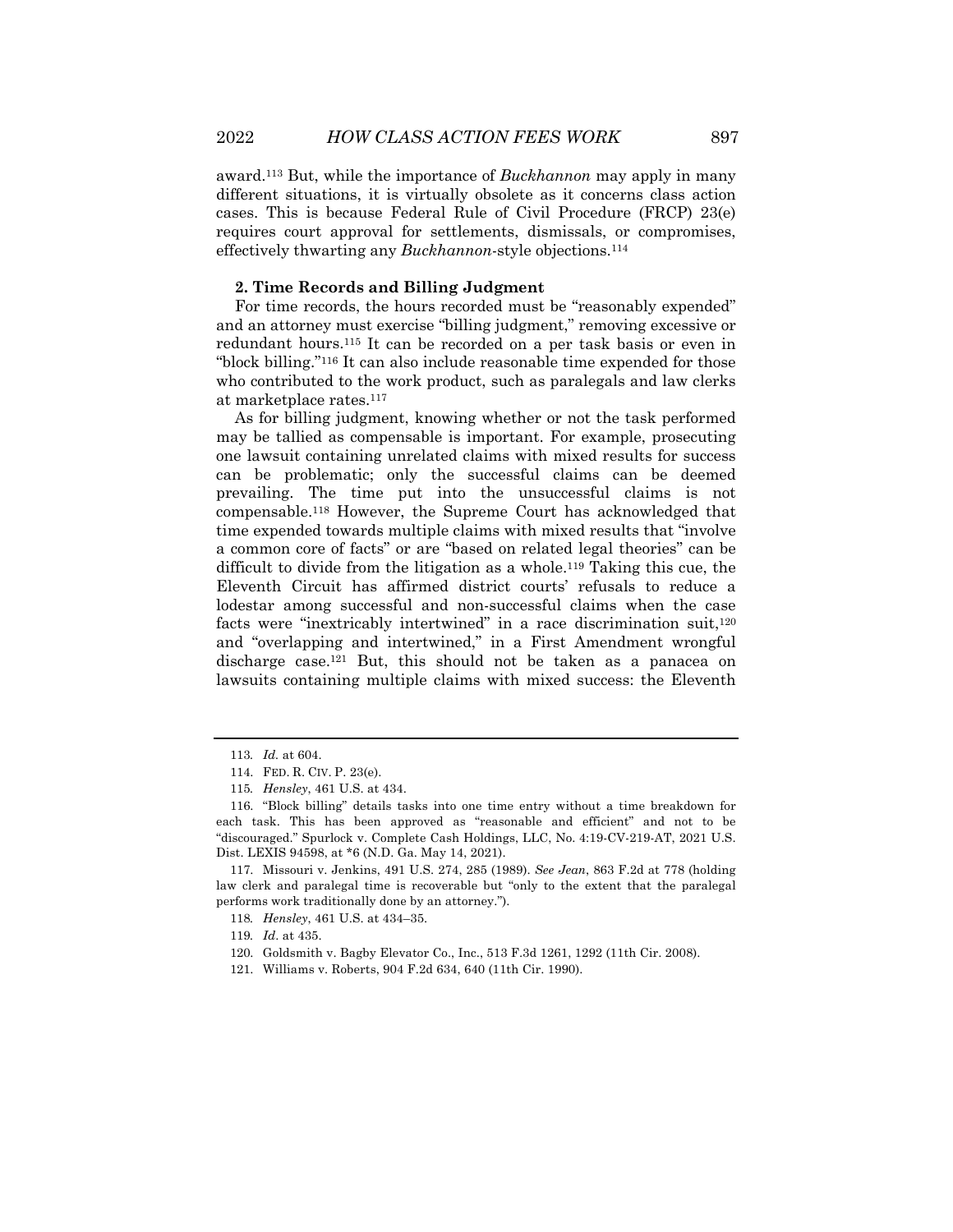Circuit has taken a case-by-case approach and has also excluded hours on the non-successful claims. <sup>122</sup>

Categories of expended time deemed compensable in fee-shifting cases include time invested in a matter prior to the lawyer-client relationship,123 time spent on soliciting and vetting potential class representatives, $124$  travel time, $125$  and time spent on preparing the fee application.126 Class counsel should therefore exercise billing judgment here and not go overboard loading up questionable hours. The oftenrepeated proverb "pigs get fed, hogs get slaughtered" can—and does happen as similar types of motions get decided.<sup>127</sup> An outrageous request for fees can result in an applicant receiving no fee at all.<sup>128</sup>

#### **3. Prevailing Market Rates**

The other half of the lodestar multiplication is determining what constitutes a reasonable hourly rate. In the Eleventh Circuit, "[a] reasonable hourly rate is the prevailing market rate in the relevant legal community for similar services by lawyers of reasonably comparable skills, experience, and reputation."129 The relevant market is "the place where the case is filed."130 A fee applicant carries the burden to demonstrate such market rates and must provide evidence of

<sup>122.</sup> Avila v. Coca-Cola Co., 849 F.2d 511, 514 (11th Cir. 1988) (holding that a lodestar be reexamined because claims were of a "different nature."). *See* Shannon v. Bellsouth Telecomm., Inc., 292 F.3d 712, 718 (11th Cir. 2002) (same result in mixed results concerning discrimination and retaliation claims).

<sup>123.</sup> Dowdell v. City of Apopka, Florida, 698 F.2d 1181, 1188 (11th Cir. 1983) (civil rights class action).

<sup>124</sup>*. In re Home Depot Inc.*, 931 F.3d at 1088 (contractual fee-shifting case).

<sup>125.</sup> Johnson v. Univ. Coll. of Univ. of Alabama, 706 F.2d 1205, 1208 (11th Cir. 1983); holding modified by Gaines v. Dougherty Cnty. Bd. of Educ., 775 F.2d 1565, 1568 (11th Cir. 1985) (reasonable travel time allowed, but rate may be reduced if no legal work was performed during travel).

<sup>126.</sup> Jonas v. Stack, 758 F.2d 567, 568 (11th Cir. 1985). But, for lodestar cross-check purposes, time spent preparing a fee application in a common-fund case is not allowed since that time does not benefit the absent class members. *See* William B. Rubenstein, *4 Newberg on Class Actions* § 14:7 (4th ed. 2021).

<sup>127.</sup> Park Cityz Realty, LLC v. Archos Capital, LLC, No. 2:20-CV-00522-JCB, 2021 U.S. Dist. LEXIS 175974, at \*2 (D. Utah Sept. 15, 2021) (court applied this adage to plaintiffs seeking excessive fees and costs in motion for sanctions).

<sup>128.</sup> Fair Hous. Council of Greater Washington v. Landow, 999 F.2d 92, 98 (4th Cir. 1993) (fee request so outrageously excessive it shocked the conscience of the court, resulting in no fee recovery).

<sup>129</sup>*. Norman*, 836 F.2d at 1299; *see Blum*, 465 U.S. at 895.

<sup>130.</sup> Am. Civil Liberties Union of Georgia v. Barnes, 168 F.3d 423, 437 (11th Cir. 1999) (citing Cullens v. Georgia Dep't. of Transp., 29 F.3d 1489, 1494 (11th Cir. 1994)).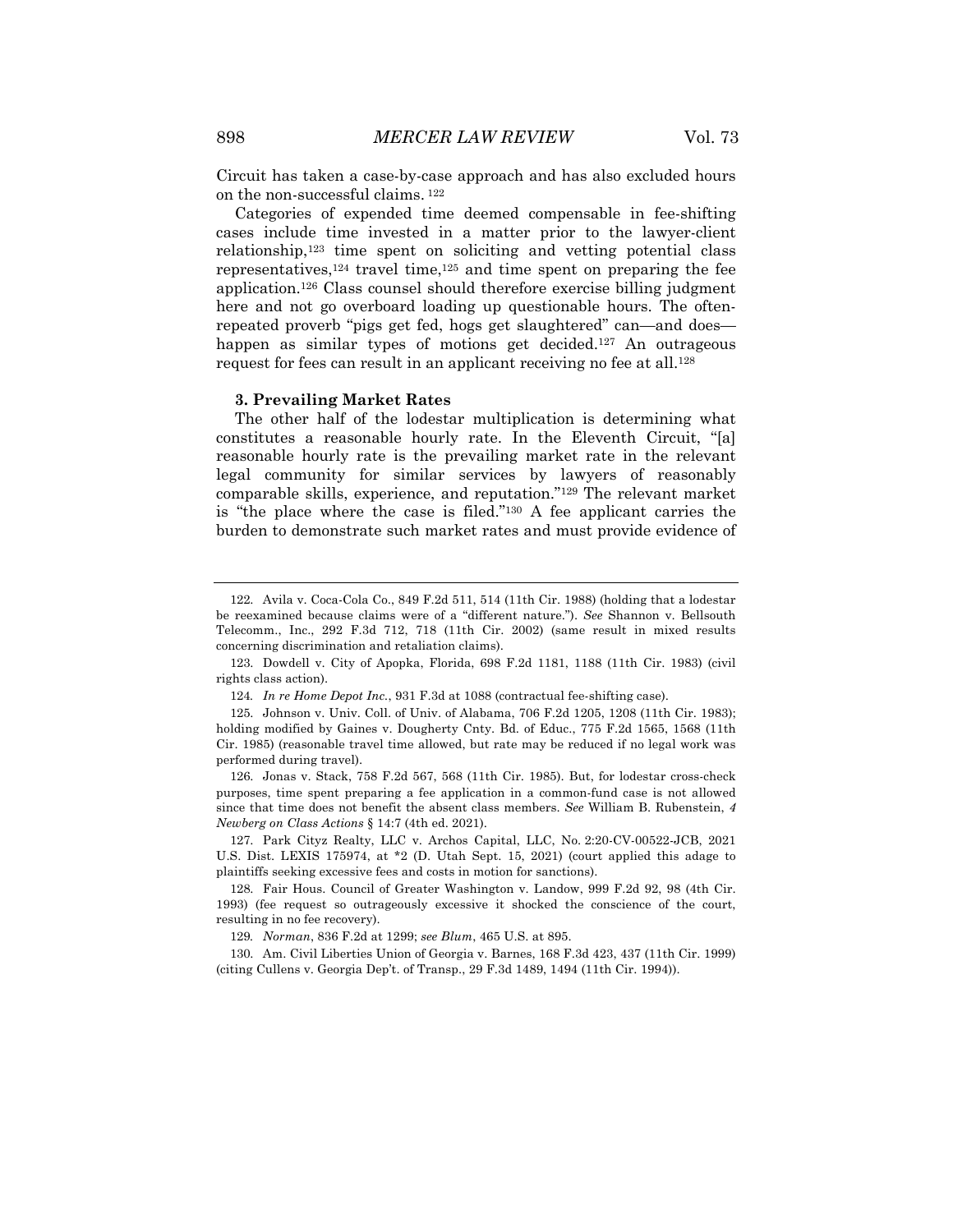rates "actually billed and paid in similar lawsuits."131 Proof is often shown through declarations or affidavits, fee award studies, expert testimony, and even discovery from the opposing party demonstrating the opposition's hourly rate.132 In addition, some or all of the relevant *Johnson* factors may be used.<sup>133</sup> The district court itself also may use its own experience and expertise to determine what is reasonable.134

#### **4. Multipliers: "A Little Help?"**

In *Muehler v. Land O' Lakes, Inc.*,135 Judge Miles W. Lord passionately wrote about attorney's fees in class actions, stating in part:

The contingent fee and the class action are "the poor man's keys to the courthouse." Both vehicles allow the average citizen and taxpayer to have their injuries redressed and their rights protected. Both permit persons of limited resources to obtain competent legal counsel, an essential ingredient in our adversary system of justice. And both are under constant attack.136

In fee-shifting cases, a policy to encourage attorneys to prosecute a bad actor's violation of a statute is likewise no less compelling to ensure competent representation. But, the gap between what a common-fund case pays and what a lodestar pays is widening. Lodestar cases are simply less desirable to take on and prosecute. And like the precontingent fee era of America's colonial days, straight lodestar cases almost always pay less than a comparable common-fund fee case. Monetary enhancements to compensate lawyers for the risk of nonrecovery seems almost nonexistent.

The Supreme Court has helped a little bit, but not much. It has said that reasonable hours times a reasonable rate "does not end the inquiry" and that "other considerations" may allow for an upward (or downward) adjustment of fees.<sup>137</sup> But, this was later narrowed to mean that the lodestar figure was still considered to be a "strong presumption" for reasonableness, and that only a rare circumstance will trigger an adjustment where the lodestar itself is not reasonable and

<sup>131</sup>*. Norman*, 836 F.2d at 1299.

<sup>132</sup>*. See generally* Conte, *supra* note 100, at 45–49.

<sup>133.</sup> Maner v. Linkan LLC, 602 F. App'x 489, 493 (11th Cir. 2015).

<sup>134.</sup> Loranger v. Stierheim, 10 F.3d 776, 781 (11th Cir. 1994) (acknowledging that district court is itself an expert who may draw upon its own knowledge and experience to determine prevailing market rates).

<sup>135.</sup> 617 F. Supp. 1370, 1370 (D. Minn. 1985).

<sup>136</sup>*. Id.* at 1375.

<sup>137</sup>*. Hensley*, 461 U.S. at 434.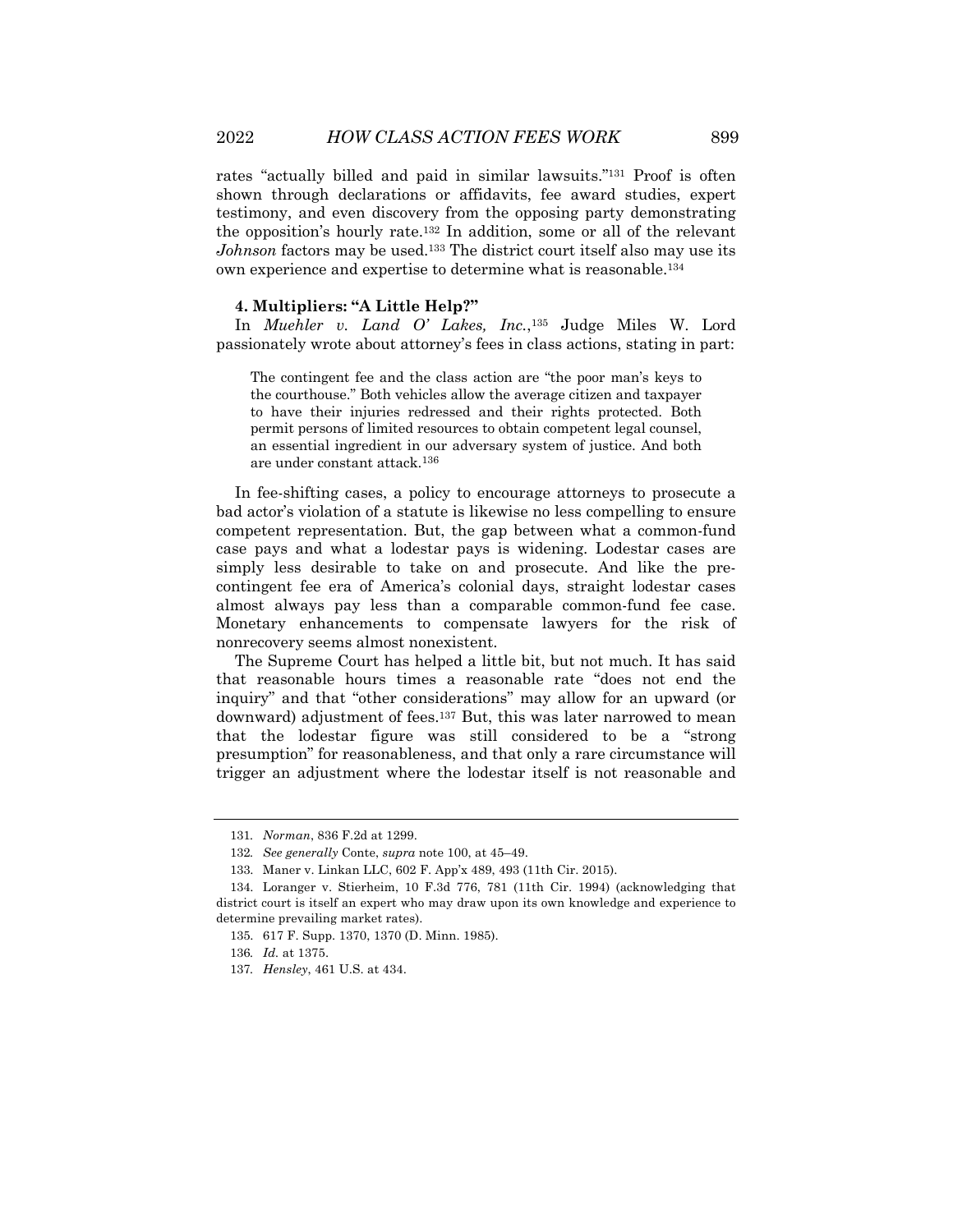otherwise inadequate.138 Arguably, the Court is still encouraging attorneys to take on lodestar cases since it did not wipe out enhancements altogether. <sup>139</sup>

In *Perdue v. Kenny A.*, the Court indicated at least three situations in which an upward or downward adjustment of fees using the lodestar method is possible: (1) the method for determining the hourly rate during the lodestar calculation is an inadequate measure of the attorney's true market value; (2) there is an extraordinary outlay of expenses borne by the attorney and litigation is exceptionally protracted; and (3) extraordinary circumstances result in an exceptional delay to the payment of fees to the attorney.140 By its near rebuke of the *Johnson* factors, as well as other previous decisions, *Perdue's* realignment of how adjustments may be justified seemingly consolidates or rebrands some of the non-subsumed *Johnson* factors into a new package.

The Eleventh Circuit; however, has strayed slightly from these guidelines, at least to the extent of analyzing lodestar enhancements through the lens of the *Johnson* factors. Whether or not this constitutes a departure from the rare circumstance to move a proposed lodestar upward or downward remains to be seen. But, in *In re Home Depot, Inc.*, the Eleventh Circuit clarified its standards for lodestar adjustments by employing use of the *Johnson* factors to "determine if the proposed [hourly] rate accurately reflects the true worth of counsel."141 This was done despite *Perdue*'s realignment of the *Johnson* factors. Does this mean that for lodestar adjustments, the Eleventh Circuit still endorses the *Johnson* factors? Although the *Johnson* factors did face intense criticism throughout *In re Home Depot*, *Inc.*, the discussion regarding enhancements is not over. But, where the discussion may lead is anyone's guess.

In a bit of irony, enhancements to a lodestar are most often discussed when attorneys attempt to justify the reasonableness of their percentage-take in common fund, not lodestar, fee applications.

<sup>138</sup>*. Perdue*, 559 U.S. at 554.

<sup>139.</sup> For a discussion of the rationale behind enhancement, *see* 7B Wright, Miller, & Kane, *Federal Practice and Procedure Civil 3rd* § 1803.1 (West 2005) ("[S]ince the objective of the award is to create a financial incentive to initiate socially desirable litigation and thereby enhance access to the adjudicative process, taking into account the amount of the benefit actually produced and allowing fees to be enhanced accordingly seems particularly appropriate.").

<sup>140</sup>*. Perdue*, 559 U.S. at 554–56.

<sup>141</sup>*. In re Home Depot, Inc.*, 931 F.2d at 1091. Ultimately, it was decided that the district court had abused its discretion to use a multiplier to account for risk. This was not an appropriate basis for enhancement. *Id*. at 1084.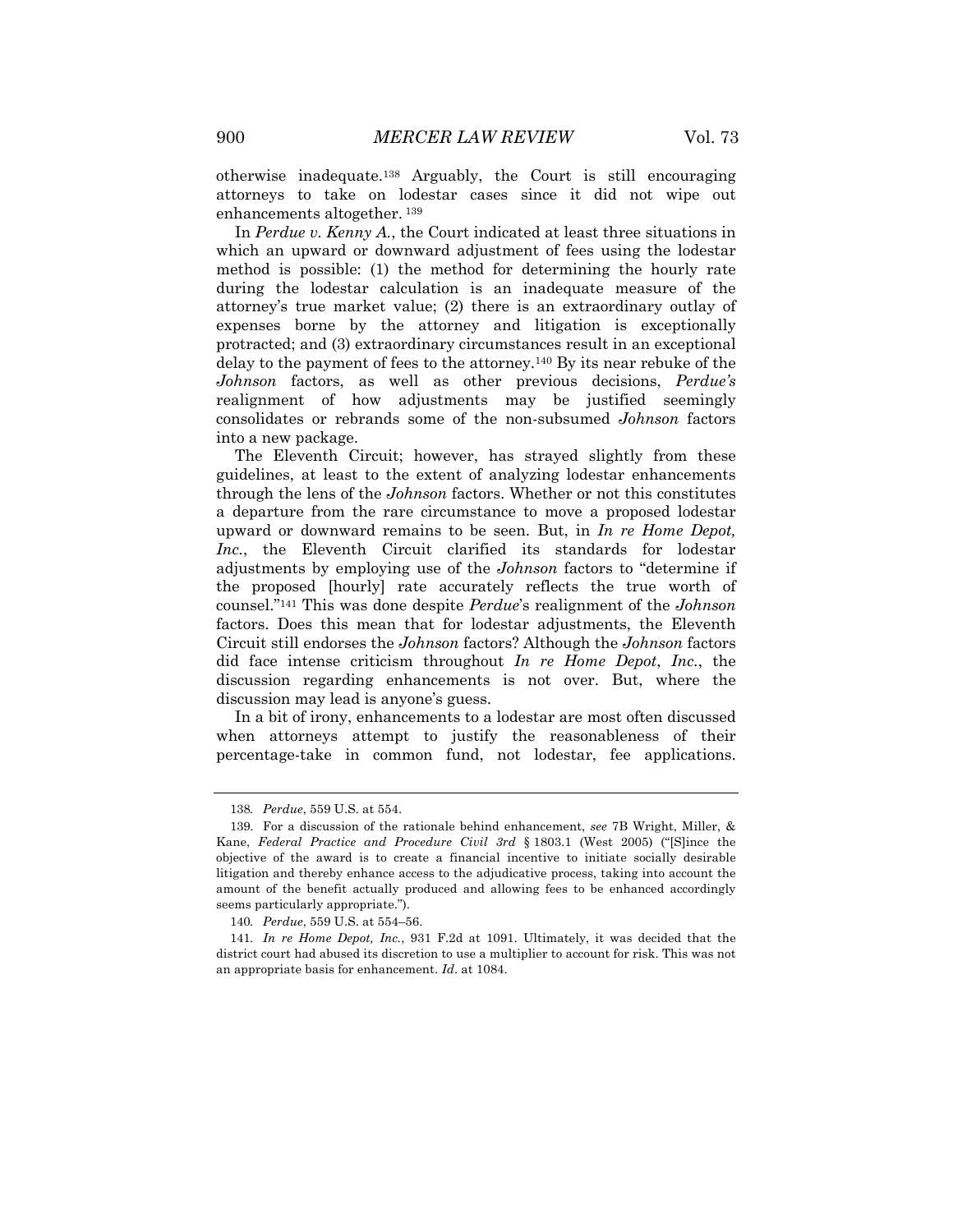Enhancement of lodestar amounts are usually expressed as "multipliers." Typically, class counsel will quantify the amount requested for the fee—often expressed as a dollar amount of the monetary fund, the common benefit, or some combination of the two and divide it by lodestar amount, which equates to a "multiplier."142 Percentage-of-the-fund fee applications with lodestar multipliers averaging three, have been approved as reasonable within the Eleventh Circuit.143 This is called or known as the "lodestar cross-check" and it is used as a "check" or a "cross-check" to demonstrate reasonableness in common fund applications. It is a useful tool in a class action lawyer's toolbox, but such a tool is no fix-it in encouraging competent counsel to prosecute violations of socially desirable statutes.

The bottom line is this: lawyers need to be paid well. Lodestar fee applications should be enhanced to make them comparable to common fund cases. This would give a huge boost to statutory fee-shifting cases and fulfill the legislative imperative to enforce compliance of socially desirable statutes. Such a reform lies with Congress and not the courts.

#### **5. A Hybrid of Sorts: the Lodestar Cross-Check**

The lodestar cross-check, discussed in the previous section, can effectively demonstrate the reasonableness of a fee award in commonfund cases.144 This tool should be used in all percentage-of-the-fund fee applications. Establishing a lodestar, therefore, is an important starting point to demonstrate that the percentage of the common-fund applied for is reasonable. The end goal for class counsel is to show that the fee derived from the common-fund calculation is not out of whack when compared to or "cross-checked" with a lodestar computation.145 Multipliers are then used, also as described in the previous section, to demonstrate that a common-fund award and a lodestar award (with a "reasonable" multiplier) are roughly equivalent. The cross-check will often satisfy district courts that the approved percentage-of-thecommon-fund is reasonable. Such cross-checks are not required in the

<sup>142</sup>*. See In re* Tyco Int'l, Ltd. Multidistrict Litig., 535 F. Supp. 2d 249, 271 n. 16 (D.N.H. 2007).

<sup>143.</sup> Behrens v. Wometco Enter., Inc., 118 F.R.D. 534, 549 (S.D. Fla. 1988), *aff'd sub nom*. Behrens v. Wometco Enter., 899 F.2d 21 (11th Cir. 1990).

<sup>144</sup>*. In re Home Depot Inc.*, 931 F.2d at 1091 ("Courts often use a cross-check to ensure that the fee produced by the chosen method is in the ballpark of an appropriate fee.").

<sup>145</sup>*. Id.*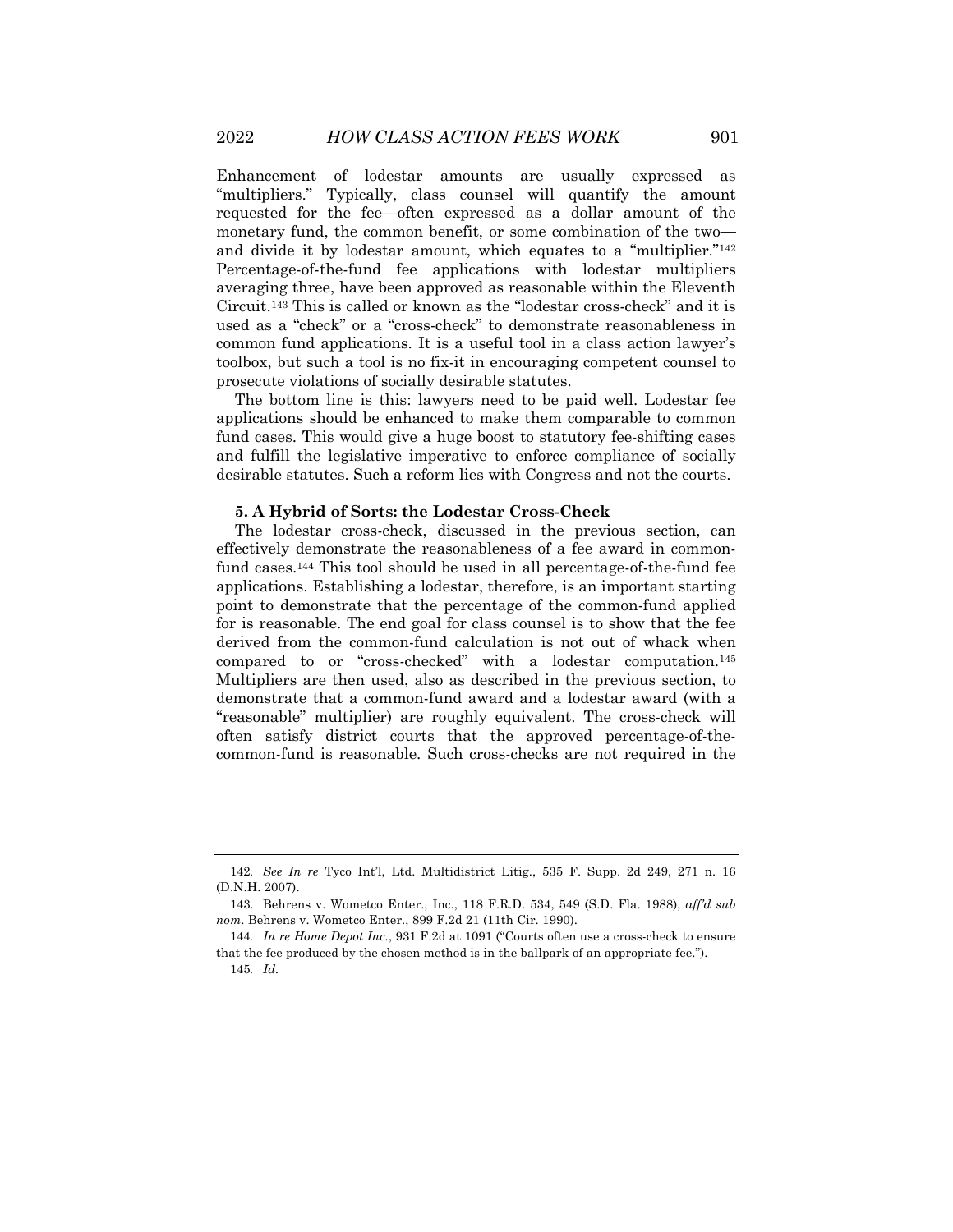Eleventh Circuit,146 but the device it is widely used here and elsewhere.147

#### IV. PROBLEMS WITH COMMON-FUND APPLICATIONS

#### *A. Choice of Law Considerations*

If the parties can agree on the source of law that governs the settlement agreement, it should be inserted as one of the settlement provisions. But, if no agreement can be reached, the parties risk forcing the case into ponderous choice of law issues—causing the case to travel into an ionizing nebula sputtering gases of uncertainty and delay. No party's attorney or judge wants to go there. The prudent move is to agree on a choice of law provision.

If there is no agreement for which jurisdiction controls, courts sitting in diversity usually evaluate choice of law rules under the principles established by the Erie Doctrine.148 Where a federal question is at stake, federal law rules. This becomes more problematic in multidistrict litigation (MDL) situations.

Although it may be counterintuitive to some, the power of a federal court to award attorney's fees in a class action case is not derived from Federal Rule of Civil Procedure (FRCP) 23(h) itself.149 Nor is it derived from a district court's inherent federal equitable powers of awarding fees due to the unjust enrichment of class members.150 Instead, State law, rather than federal common law, normally applies because contract interpretation of a settlement agreement is a matter of state contract law.151 But as a practical matter, the parties often agree to adopt the federal law of the jurisdiction where the case sits as the controlling jurisdiction.

<sup>146</sup>*. In re Equifax Customer Data Sec. Breach Litig.*, 999 F.3d at 1280 n. 26.

<sup>147.</sup> For example, an examination of 431 PSLRA class action settlements from 2007 through 2012 indicated that 92.16% of all fee applications employed a cross-check analysis. *See* Lynn A. Baker, et al., *Is the Price Right? An Empirical Study of Fee-Setting in Securities Class Actions*, 115 COLUM. L. REV. 1371, 1387 n. 73 (2015).

<sup>148.</sup> Erie R.R. Co. v. Tompkins, 304 U.S. 64, 64 (1938).

<sup>149.</sup> Wright, et al.*, supra* note 139. *See In re* Volkswagen & Audi Warranty Extension Litig., 692 F.3d 4, 15 (1st Cir. 2012) ("We reject the argument that Rule 23(h) provides a basis for applying federal-law principles to the award of attorneys' fees here.").

<sup>150</sup>*. In re Volkswagen & Audi Warranty Extension Litig.*, 692 F.3d at 16.

<sup>151</sup>*. In re* Chira, 567 F.3d 1307, 1311 (11th Cir. 2009).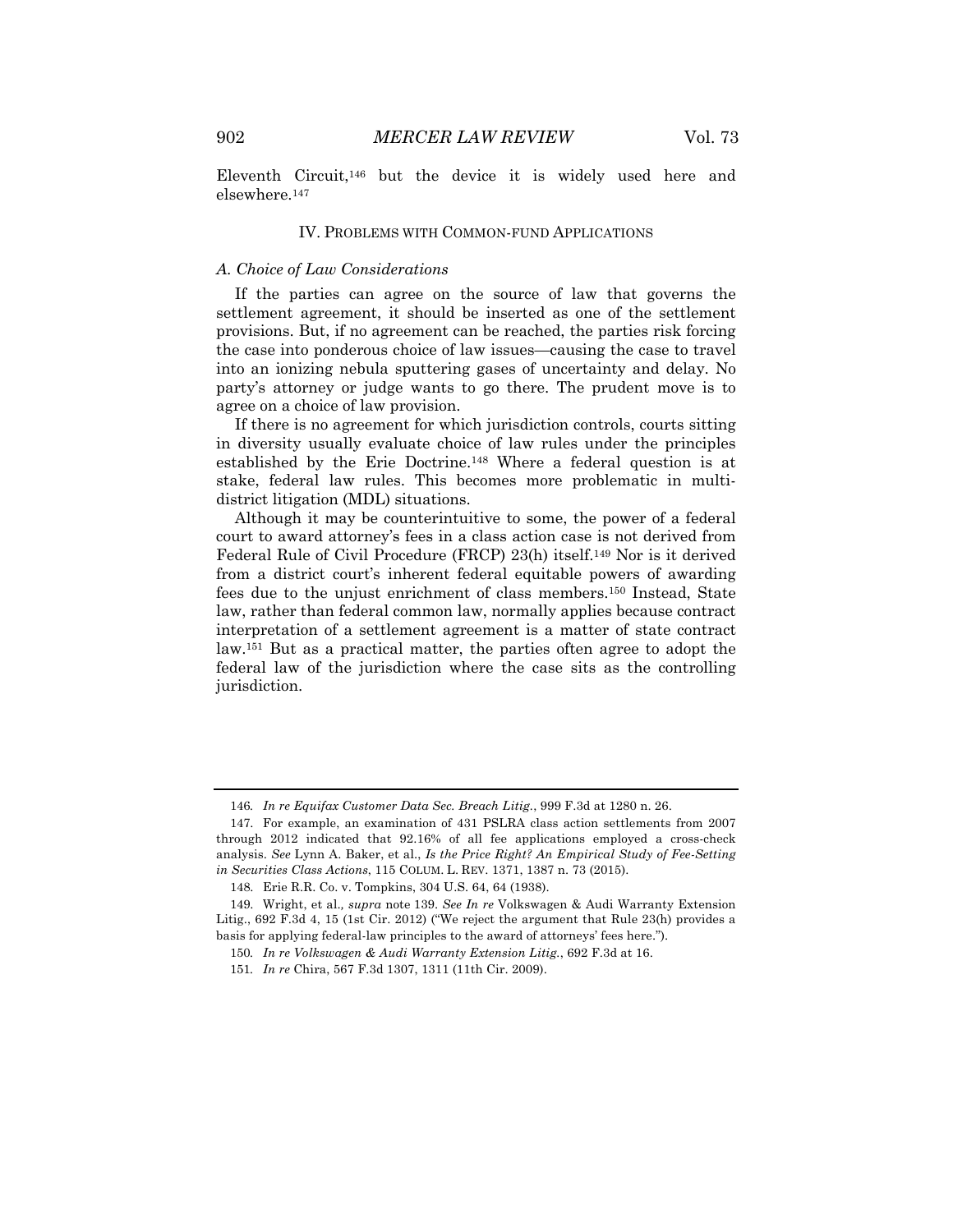#### *B. Clear-Sailing Provisions*

A clear-sailing provision is a stipulation that the amount of the negotiated attorney's fees will not be contested by the defense side, so long as it falls at or beneath a negotiated cap.152 It is a provision that is only occasionally inserted into agreements. Including such a provision into a settlement agreement gives something to both parties.153 Plaintiffs get some assurances that their payday will not be delayed or bogged down in a protracted district court fight or otherwise held hostage to a prolonged appeal. And defendants get the certainty of knowing the amount of their total payout.154

Although the parties may like such agreements, these provisions are often perceived as red flags to objectors, district courts, and even some commentators.155 The criticisms leveled are largely twofold, that (1) class counsel conducted simultaneous negotiations of settlement relief and attorney's fees—said to trigger concerns of ethical violations—to the detriment of the absent class members;<sup>156</sup> and (2) that class counsel may be more accepting of a smaller class award in exchange for preferred treatment of their attorney's fees.157 These criticisms have raised concerns that the adversarial approach for fees is taken out of play, excepting objections by a class member or that the district court *sua sponte* has its own concerns. Additionally, doubts or suspicions are raised that class counsel secured its own path to fee procurement by bargaining away something of value that otherwise would have gone to the absent class members. These criticisms taken separately or together can be devastating.

<sup>152</sup>*. In re Home Depot, Inc.*, 931 F.3d at 1081.

<sup>153</sup>*. Id.* at 1081 n. 14.

<sup>154</sup>*. Id.* at 1081.

<sup>155.</sup> Howard M. Erichson, *Aggregation as Disempowerment: Red Flags in Class Action Settlements*, 92 NOTRE DAME L. REV. 859, 901 (2016).

<sup>156.</sup> Prandini v. National Tea Co., 557 F.2d 1015, 1021 (3d Cir. 1986) (holding that to avoid potential conflicts of interest and ethical improprieties, conducting a negotiation of fees must begin after a settlement on the merits was concluded). This became known as the *Prandini* Rule, and it has been widely followed on a broad scale by various federal courts. The Supreme Court soon after limited the *Prandini* Rule, finding that such a rule hampered settlements in civil rights fee-shifting cases and reversed *Prandini*. Evans v. Jeff D., 475 U.S. 717, 737–38 (1986) (holding "it is not necessary to construe the Fees Act [42 U.S.C. § 1988] as embodying a general rule prohibiting settlements conditioned on the waiver of fees in order to be faithful to the purposes of that Act."). Nevertheless, the shadow of the Prandini Rule lives on for common-fund cases.

<sup>157</sup>*. See* Malchman v. Davis, 761 F.2d 893, 907 (2d Cir. 1985) (Newman, J., concurring). Judge Newman's concurrence discussing these criticisms has been widely cited.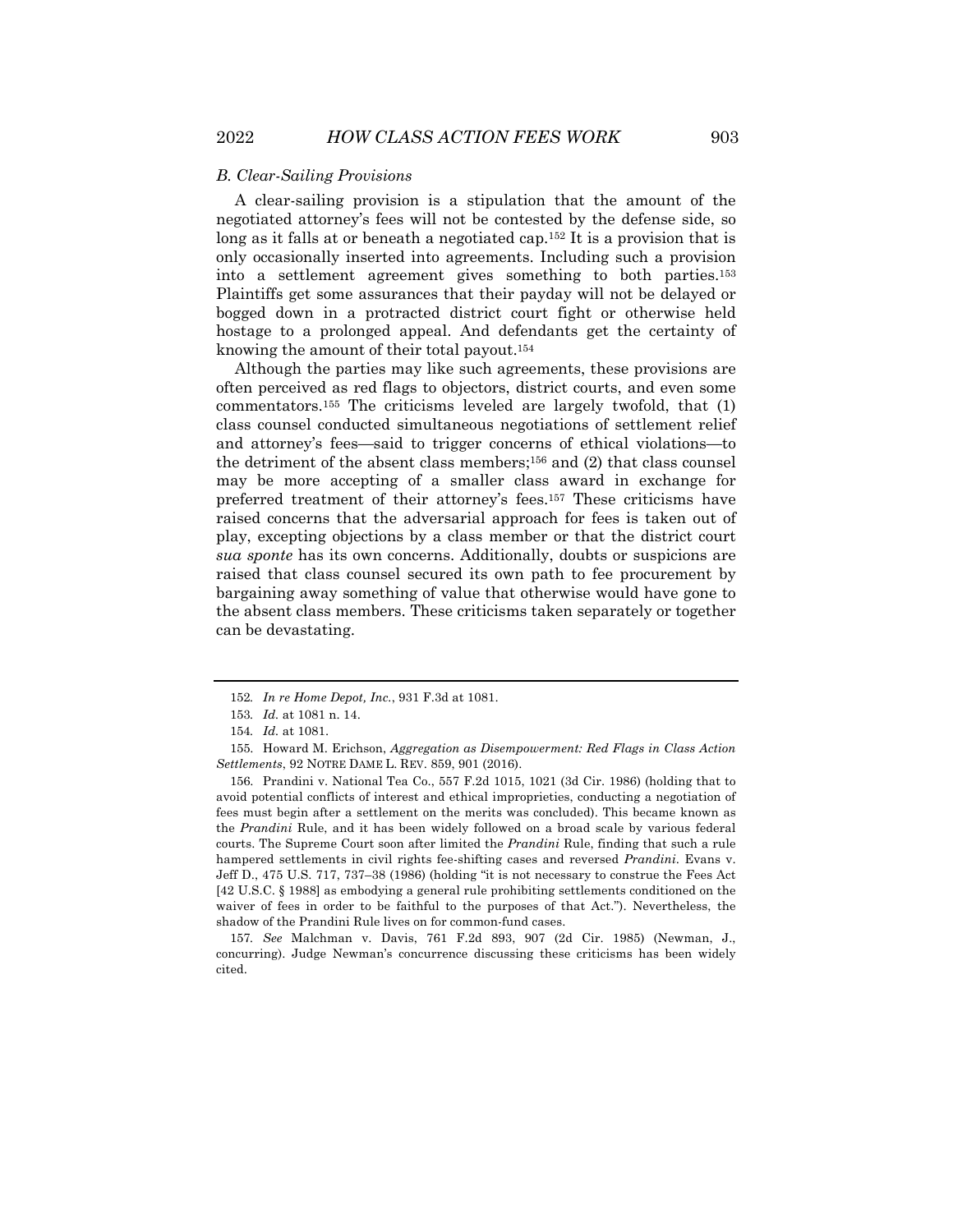The FRCP enable district courts to carefully scrutinize settlements.158 A district court can spoil an approval of a fee application or the class settlement, or both, by using a heightened scrutiny to analyze the reasonableness of the fees.159 Ironically, the very act of a district court using a heightened scrutiny analysis could defeat the original purpose of inserting the clear-sailing provision into the settlement agreement in the first place, that is, by prolonging the approval process or jeopardizing the agreed upon amounts in the settlement.

There are only a few cases in the Eleventh Circuit that discuss clearsailing agreements. That could be due to the nature of the agreements themselves limiting appellate action. But of the objections lodged that actually reached the appellate level, the judicial panels routinely rejected such complaints, often finding that the record supported no such allegations of collusion.<sup>160</sup> But, despite this lack of any reportable judicial temper tantrums towards clear-sailing arrangements, the risks of a clear-sailing agreement spoiling a settlement remain the same. The bottom line is that in all common-fund settlements, where the defense's only real interest is in a total settlement payout, defendants ought to stay in their own lane for matters regarding fee issues. Those are issues between the class counsel and the district court—not the defendants.161

#### *C. "Kicker" Clauses*

A kicker clause is an agreement "that provides that if the judge reduces the amount of fees that the proposed settlement awards to class counsel, the savings shall inure not to the class but to the defendant."162 Judge Posner has called this clause a "gimmick for defeating objectors," as it deprives an objector proper standing to object.163 This, he explained, is because the class receives no benefit from the reduction,

<sup>158.</sup> FED. R. CIV. P. 23(e)(2)(C)(iii) (authorizing district court's consideration regarding the terms for any proposed award of attorney's fees, including the time of payment).

<sup>159</sup>*. Redman*, 768 F.3d at 637 (reversing district court's approval of settlement agreement, noting that clear-sailing clause should have been subjected to "intense critical scrutiny," which it was not at the district court level).

<sup>160</sup>*. See* Carter v. Forjas Taurus, S.A., 701 F. App'x 759, 766 (11th Cir. 2017) (finding no collusion); *Waters*, 190 F.3d at 1293 n.4 (adopting district court finding of no collusion amid complaints surrounding clear-sailing agreement).

<sup>161</sup>*. In re Chira*, 567 F.3d at 1311.

<sup>162</sup>*. Pearson*, 772 F.3d at 786. *See* Poertner v. Gillette Co., 618 F. App'x. 624, 630 n. 6 (11th Cir. 2015) (quoting *In re* Bluetooth Headset Prods. Liab. Litig., 654 F.3d 935, 949 (9th Cir. 2011) ("A 'kicker' clause provides that 'all fees not awarded would revert to defendants rather than be added to the *cy pres* fund or otherwise benefit the class.'")).

<sup>163</sup>*. Pearson*, 772 F.3d at 786.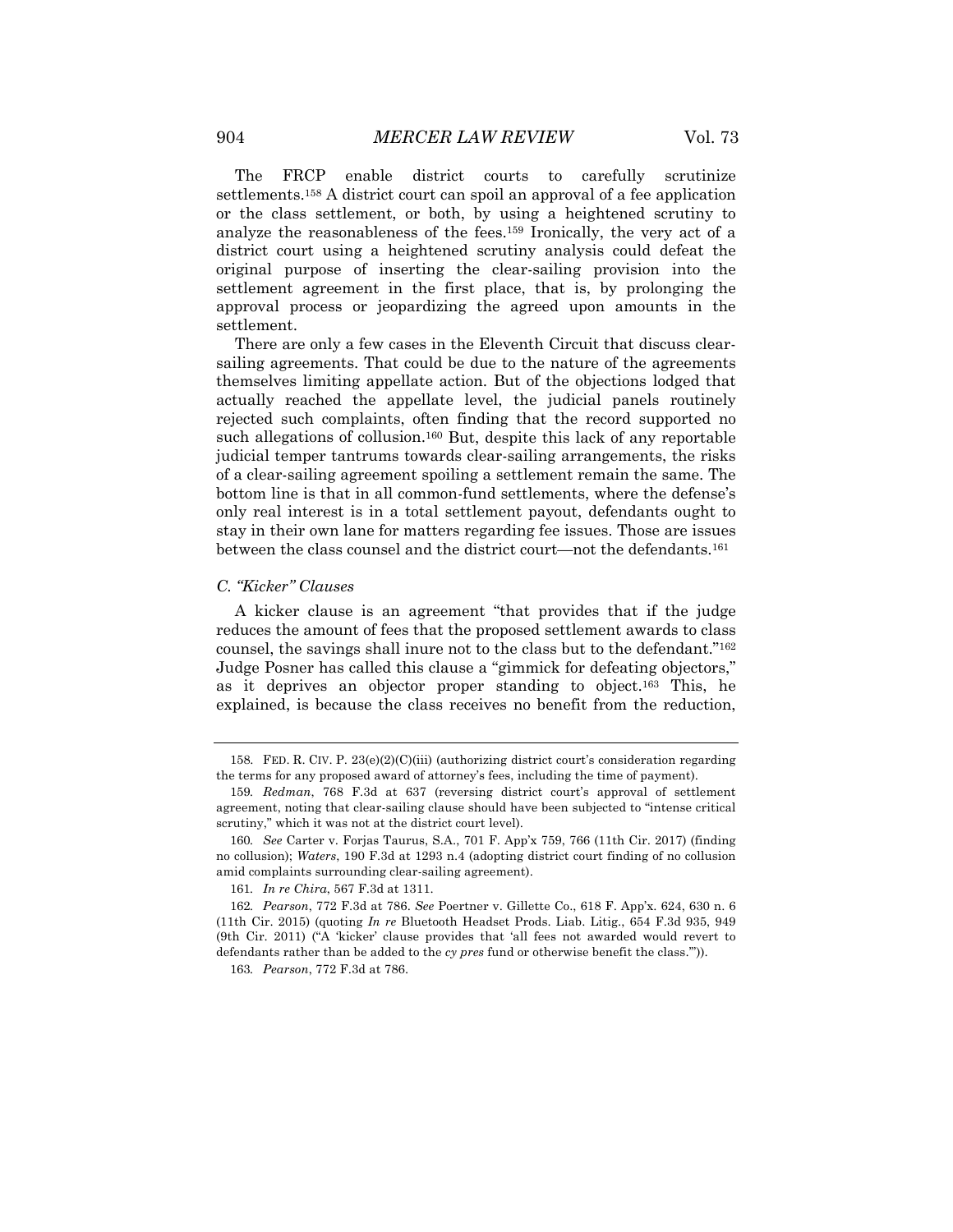and likewise, the objecting class member has no stake in the outcome of the dispute—depriving standing.164

Unsurprisingly, it is not unusual to see in a settlement agreement a clear-sailing provision accompanied with a kicker clause,165 which is a strategic one-two punch. Depending on how the settlement agreement is structured, it could theoretically freeze or confine an objector's complaint about attorney's fees, which on its face, is a red flag showing collusion in some quarters. That said, appellate courts are beginning to take action to insure against such collusion between class counsel and the defense regarding these clauses.166 Although this issue has not yet come to light in the Eleventh Circuit, counsel should be aware of the issues regarding a kicker clause and the implications of using it with a clear-sailing arrangement. If such clauses are used in tandem, as seems to be the trend, three words come to mind: proceed with caution.

#### V. MISCELLANEOUS MATTERS

#### *A. Standards of Review*

Once a fee application is submitted, the ultimate decision in awarding fees rests within the sound discretion of the district court.167 This has been characterized as "wide,"168 since the district court is in the "best position to calculate such an award."169 But, that discretion is not unlimited,170 and the district court must articulate a "concise but clear explanation of its reasons for the fee award."171

That decision may be appealed by any party or an objector after a final disposition of the merits as a final appealable decision.172 An appellate court would thereafter determine whether the district court abused its discretion in its Order on Attorney's Fees. In other words, as

<sup>164</sup>*. Id*.

<sup>165</sup>*. See In re Samsung Top-Load Washing Mach. Mktg., Sales Pracs. & Prod. Liab*. Litig., 997 F.3d at 1088.

<sup>166</sup>*. Id*. at 1091 (employing a "heightened scrutiny approach" where the two clauses are included in a settlement agreement); Cf. *In re* Southwest Airlines Voucher Litig., 799 F.3d 701, 712 (7th Cir. 2015) (calling for "intense critical scrutiny" for such a combination of clauses).

<sup>167.</sup> Yellow Pages Photos, Inc. v. Ziplocal, LP, 846 F.3d 1159, 1163 (11th Cir. 2017).

<sup>168</sup>*. Id.* at 1163.

<sup>169</sup>*. Id*.

<sup>170</sup>*. Id*. ("Unquestionably, the district court possesses wide discretion in calculating the amount and reasonableness of such an award"); *See Perdue*, 559 U.S. at 558 (district court's discretion not unlimited).

<sup>171</sup>*. Hensley*, 461 U.S. at 437.

<sup>172.</sup> 28 U.S.C. § 1291 (1982). *See* Conte, *supra* note 100, at § 2:29.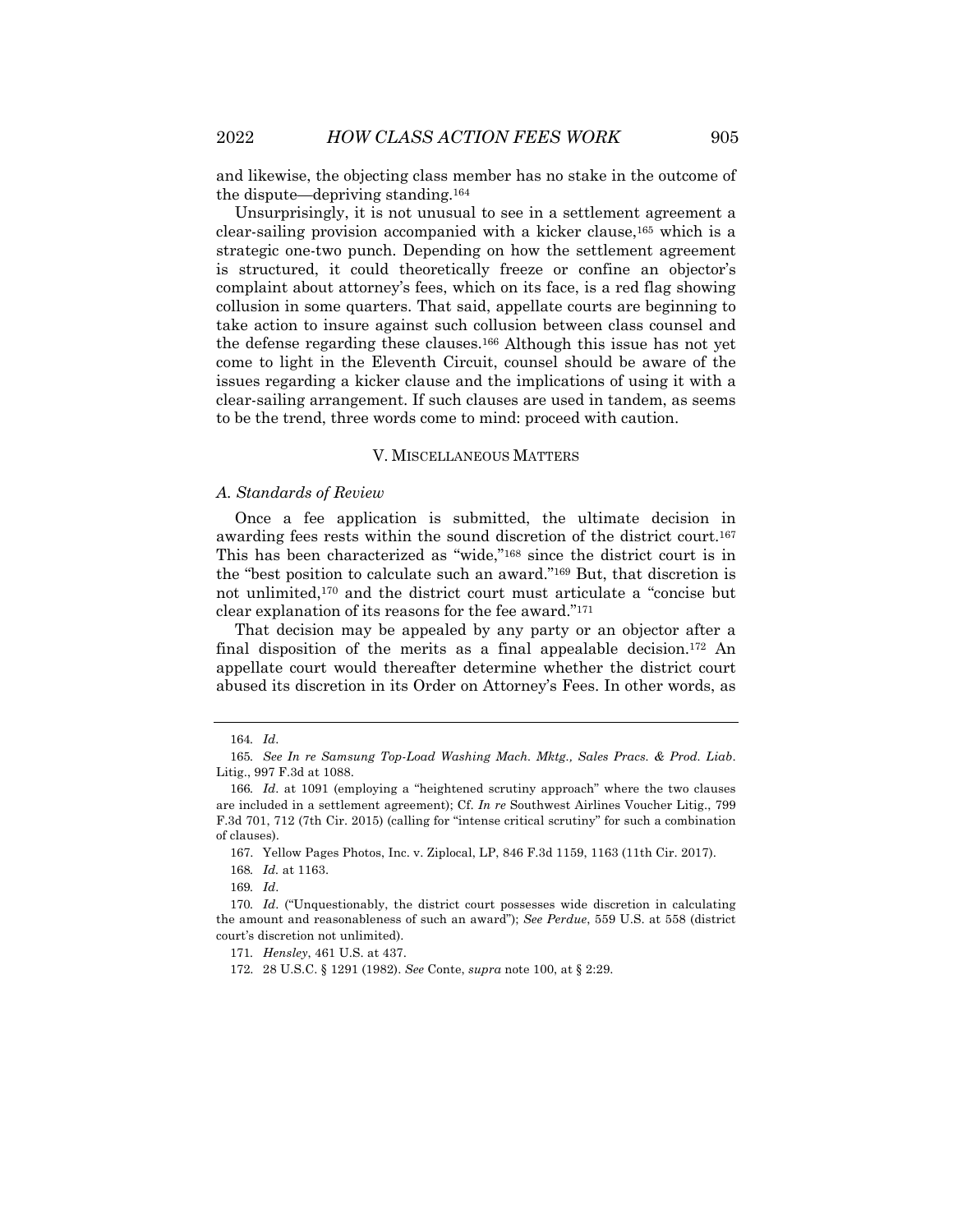it was opined in *Gray v. Bostic*<sup>173</sup> in an *en banc* concurring opinion, "if a district court has abused its discretion, the court of appeals should not decide how to exercise the district court's discretion . . . ."174 The abuse of discretion standard in the Eleventh Circuit is met if the district court failed to apply the proper legal standard, if proper procedures were not followed in making the fee determination, or if the fee determination is based on findings of fact that are clearly erroneous.175

#### *B. Procedures*

The procedures are referenced in FRCP 23(h).176 A claim for an award must be made pursuant to FRCP  $54(d)(2)$ .<sup>177</sup> The timing to file the application should be made before the expiration of allowable objections so that objectors have notice and a sufficient opportunity to be heard.178 Since proof is required to demonstrate reasonableness, affidavits, declarations, time records (or a synopsis), and evidence must be submitted. Typically, the application accompanies the motion to approve the settlement. Although not required, the district often hears each matter together in the same proceeding and usually decides both in one written ruling.179 Thereafter, the district court must find facts and state its conclusions of law as provided in FRCP 52(a).180 Only then can an appellate court give this ruling a meaningful review.

#### VI. CONCLUSION

A central theme of this article is to provide an honest assessment of the law profession with respect to the pursuit of attorney's fees, and in particular, class action fees. Notwithstanding the risks involved in prosecuting a big class action case (and the risk of not winning is substantial), the attraction of getting huge fees can be powerful and

<sup>173.</sup> 625 F.3d 692 (11th Cir. 2010).

<sup>174</sup>*. Id.* at 693 (Carnes, J., concurring) (concurring in the denial of rehearing *en banc*).

<sup>175</sup>*. In re Home Depot, Inc.*, 931 F.3d at 1078.

<sup>176.</sup> FED. R. CIV. P. 23(h).

<sup>177.</sup> FED. R. CIV. P. 54(d)(2).

<sup>178.</sup> Johnson v. NPAS Sols., LLC, 975 F.3d 1244, 1253 (11th Cir. 2020) (holding that district court abused its discretion under FRCP 23(h) by requiring class members to object to fee petition prior to the time fee petition was filed).

<sup>179.</sup> Although the district court is required to hold a hearing to determine whether a settlement is fair, reasonable, and adequate pursuant to FRCP  $23(e)(2)$ , often called a "fairness hearing," it is not required to hold a hearing on fees. *See* FED. R. CIV. P. 23(h)(3) (The court may hold a hearing [on attorney's fees and nontaxable costs]). As a matter of convenience, courts often rule on the fee application at the time it rules on the settlement or shortly thereafter. Conte, *supra* note 100, at § 2:21, at 200–01.

<sup>180.</sup> FED. R. CIV. P. 23(h)(3).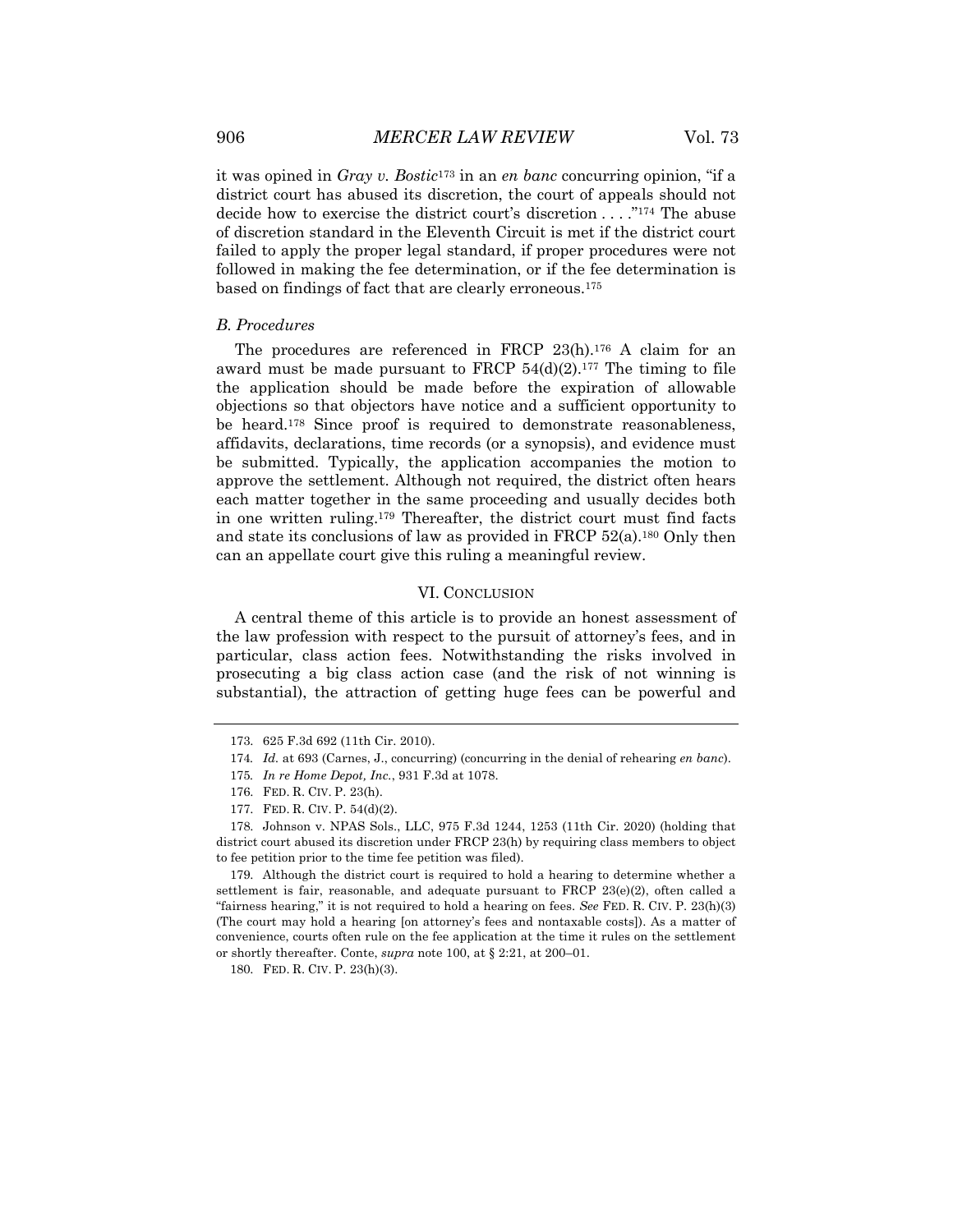compelling. The hopes of winning "the big case" can be overwhelming and a day or two may not go by when the potential for that big fee is detached from the sub-conscience. But that is only human. Like anyone, lawyers seek a happy life and being financially secure is but one major component.

Financial security is not the only component to a happy life. The primary components are simple: work hard, maintain hope, be fair, show kindness, and strive for high morals. This goes for everyone, attorneys too, and almost all the ones that I know adhere to these principles.

But, we attorneys are often labeled as greedy, dishonest, and unethical. Dickens' vivid description of lawyer Uriah Heep again comes to mind, with his "lank forefinger" leaving "clammy tracks" on the page "like a snail."<sup>181</sup> And separately, the class action device is often branded as a disreputable way for that greedy lawyer to take millions off the backs of hardworking, decent-minded, and similarly situated individuals who are the victims of a bad actor's enterprise. But this is unfair branding. I wholeheartedly agree with Judge Lord, cited previously in this Article, who said:

We as members of the judiciary must be ever watchful to avoid being isolated from the experience of those who are actively engaged in the practice of law. It is difficult to evaluate the effort it takes to successfully and ethically prosecute a large plaintiffs' class action suit. It is an experience in which few of us have participated. The dimensions of the undertaking are awesome. The time and effort expended test the ability of many lawyers to survive during the lifetime of the action. Some plaintiffs' lawyers have worked on cases before me for as long as ten years and spent a substantial portion of their billable time each year on the effort. At the end they may have received a fee in the millions of dollars. However, averaged out over the years and subtracting taxes and the expenses of a law office, it averages out to a very moderate payment. It certainly does not equate with any bonanza or pot of gold.182

Judge Lord concluded about his personal experience: "My personal experience is that the plaintiffs' class action bar is responsible, ethical, and a credit to the legal profession."183 This is true.

I have practiced with brilliant Ivy League lawyers who receive a fraction of their true value simply because they are working on salary

<sup>181.</sup> Dickens, *supra* note 2.

<sup>182</sup>*. Muehler*, 617 F. Supp. at 1376.

<sup>183</sup>*. Id*. at 1378.